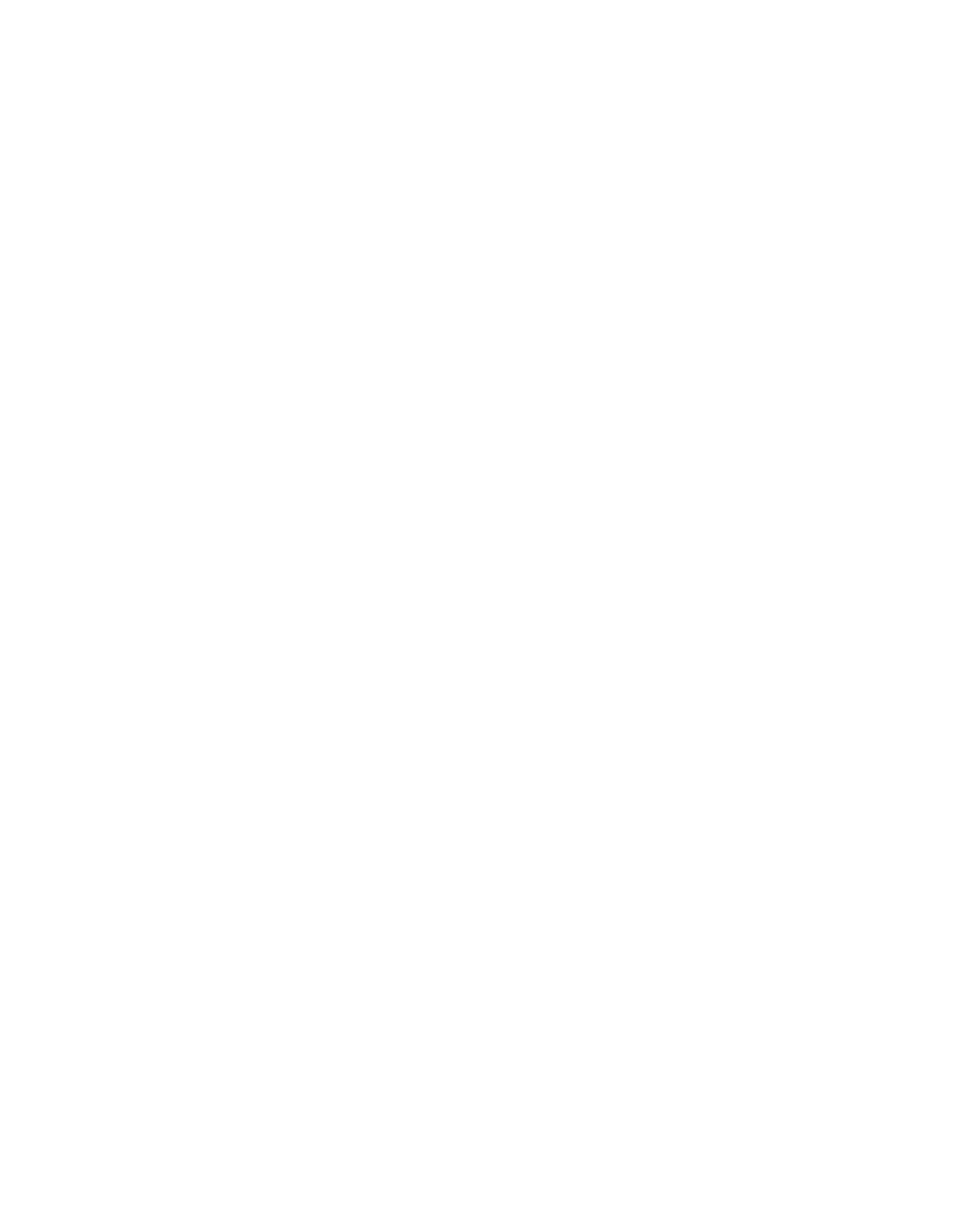# **CREATING JOBS GOOD FOR DEVELOPMENT: POLICY DIRECTIONS FROM THE 2013** *WORLD DEVELOPMENT REPORT* **ON JOBS**

# **EXECUTIVE SUMMARY**

1. **Today, the global spotlight remains squarely on jobs.** The recent financial crises have reduced employment prospects and earnings for millions of workers, while events such as the Arab spring have underscored that the aspirations of countless job-seekers—young and old, women and men—are sizeable, salient and serious. Globally, around 200 million men and women are formally unemployed. But with population growth, another 600 million jobs will need to be created by 2020, mainly for young men and women wanting to enter the labor force. While some 1.5 billion are employed and receive wages or salaries, another 1.5 billion work in farming and small household enterprises, or in casual or seasonal day labor. For a world still struggling to eradicate poverty and boost prosperity, jobs are the central vehicle to sustainably lift millions to better livelihoods.

2. **But, as the** *2013 World Development Report: Jobs* **(WDR) underscores, jobs (or their absence) are not just the engine of poverty reduction or a derivative of growth— they are transformative in and of themselves, and can help drive the pathways to development.** For individual men and women, jobs establish pathways out of poverty, affect empowerment and agency, determine increased productivity and earnings, and engender social capital—not least providing a sense of identity. But the *Jobs* WDR also shows that who works, and how and where they work, has profound implications on the process of sustained development and socio‐economic growth and for development policies around jobs.

3. **The majority of the world's adults are at work. But the jobs agenda is not just about those in wage work or in the modern sector—most workers, especially in poorer countries, are selfemployed in very small firms and on farms.** And this excludes those who cannot be considered to have "jobs"—in activities that exploit workers and expose them to physical and mental harm, including forced and compulsory labor, child labor, and discriminatory labor practices. The differences in jobs across regions, across genders, and across age‐groups, are striking. Worldwide, 3 billon women and men are working, but half of them not for wages. While 6 out of 7 workers in Europe and Central Asia are in wage work, 4 out of 5 Sub‐Saharan Africans work in non-wage activities. Many more women than men are in non-wage work in low- and lowermiddle income countries—yet women are more likely than men to be wage workers in middleincome countries, often having worse labor market outcomes (see the 2012 WDR on gender). Much of work, especially in developing countries, is "informal", lacking worker protection and usually associated with poor productivity, wages and working conditions. Youth unemployment rates are almost always 2 to 4 times those for adults—but across the world, a fifth to a quarter of youth are not unemployed but "idle" (not studying, not working, and not looking for work).

4. Creating good jobs involves facilitating the transitions from joblessness to jobs, and from jobs that do not adequately reward and empower women and men to those that do. **The central tenet of the** *Jobs* **WDR is that public policy can play an important role in ensuring that these jobs are also good for development, by amplifying the payoffs or externalities that particular kinds of jobs have to society and the development process**.

5. Going forward, analysis in the *Jobs* WDR frames five messages for policymakers and for the global community. *First,* **jobs are created primarily by private actors, but the public sector has an important role in providing the appropriate environment to catalyze jobs.** Since the private sector provides 9 out of 10 jobs in developing countries, the solutions have to involve creating environments where private actors can thrive and create jobs. While jobs of some sort, and for some people, will always exist, sustained, productive and inclusive job-creation by the private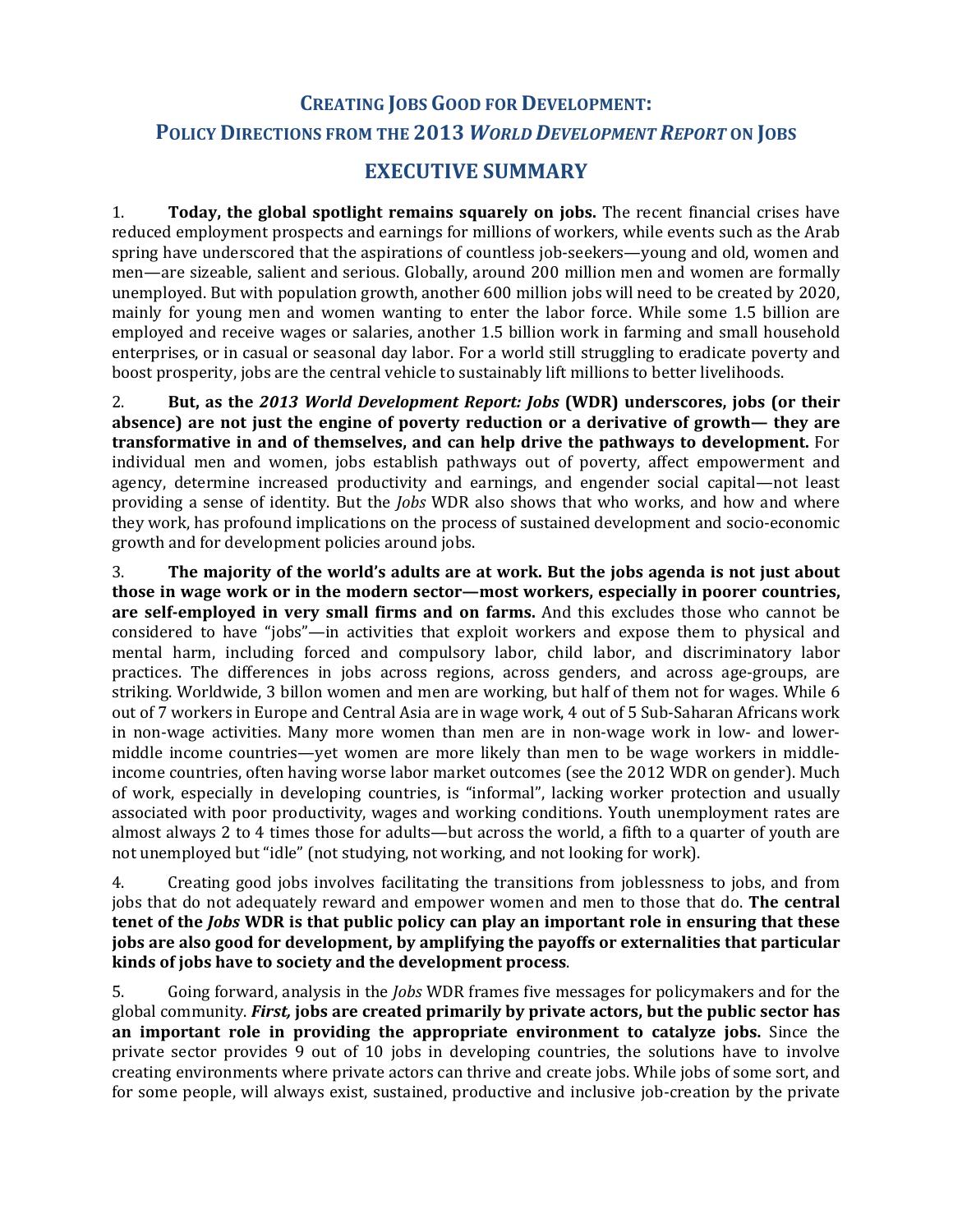sector needs fundamental actions by the public sector. The first set of fundamentals include macroeconomic stability, rule of law, appropriate regulatory policies, property rights and basic human rights: few longer‐term productive jobs can exist if there is acute uncertainty about what the future will hold, or the unfettered ability to exploit men, women and children in the workplace. Essential infrastructure and access to finance are a second part of the fundamentals; reliable power is indispensable for modern production, basic transportation critical to connect that production to markets, and finance essential for producers to invest and expand jobs. Basic human capital is the third element: adequate nutrition, literacy and numeracy allow workers to participate fully in the workforce, to gain skills and to adapt to changing labor markets. There is thus a vital role that is played by the relatively small group of publicly‐financed workers—policymakers, judges, regulators, educators—to effectively catalyze private job creation, and to stimulate private actors to also directly improve fundamentals such as infrastructure, access to finance and skills.

6. *Second,* **labor market policies are seldom the binding constraint for creating jobs good for development, except when they are excessive or minimal. But appropriate active labor market policies can be helpful.** Labor market policies—regulations, collective bargaining, active labor market programs and social protection—can be critical when excessive regulation hinders formal employment and productivity, or when inadequate regulation allows harmful forms of work. But available evidence shows that, if kept within reasonable bounds, their aggregate effects are more on redistribution than employment. Employment protection legislation, for example, tends to have only modest effects on aggregate employment. But distributionally, it favors prime‐age males, counterbalanced by negative effects for youth, women and the low‐skilled (often contrary to what policymakers want). But active labor market programs—including appropriate skills training and job search assistance—and well‐designed social protection policies have been shown to promote greater employment and wage equality, as well as to foster labor mobility and investments in training. These programs work best when their designs target specific groups, involve collaboration with the private sector, and combine training with work experience.

7. *Third,* **policies for jobs good for development will differ greatly, depending on specific country conditions and priorities**. There is no magic formula for creating jobs—especially those good for development—across all milieus. But governments can enhance the development payoff from jobs by prioritizing policies supporting the jobs making the biggest contributions to living standards, productivity and social cohesion. Increasing poor women's and poor men's income from jobs can not only improve equity, but also both speed socio-economic mobility and spur local economies. Jobs for women can leverage an untapped productive potential and have large benefits for the capabilities of their children and thus future productivity. Jobs clustered in urban areas can foster innovation and "network externalities". Jobs for ex-combatants in conflict-affected countries can lay the basis for unity and social stability. And switching away from some jobs that use outmoded technology would benefit the environment and can help sustainable growth.

8. **In each context, these policies will need to be necessarily multisectoral: too often, jobs policies focus on one necessary set of reforms, while not paying sufficient attention to other areas which provide the complementary sufficient conditions for sustainable jobs to flourish.** For instance, in the largely agrarian parts of sub-Saharan Africa, policies to increase smallholders' productivity need to be combined with those that facilitate urbanization to fully unleash job creation. In many Eastern European countries, policies to improve productivity are insufficient to counterbalance rapidly aging labor forces and smaller contribution bases, unless combined with other policies, including rebalancing the social model of high labor taxes. In the Middle East and North Africa, the challenge of jobs for youth partly result from education policies that lead to an insufficiently skilled labor force, but also need competition policies to expand private firm entry, and social policies that move people away from "queuing" for public sector jobs. Reducing informal work in developing economies requires a policy agenda that goes beyond just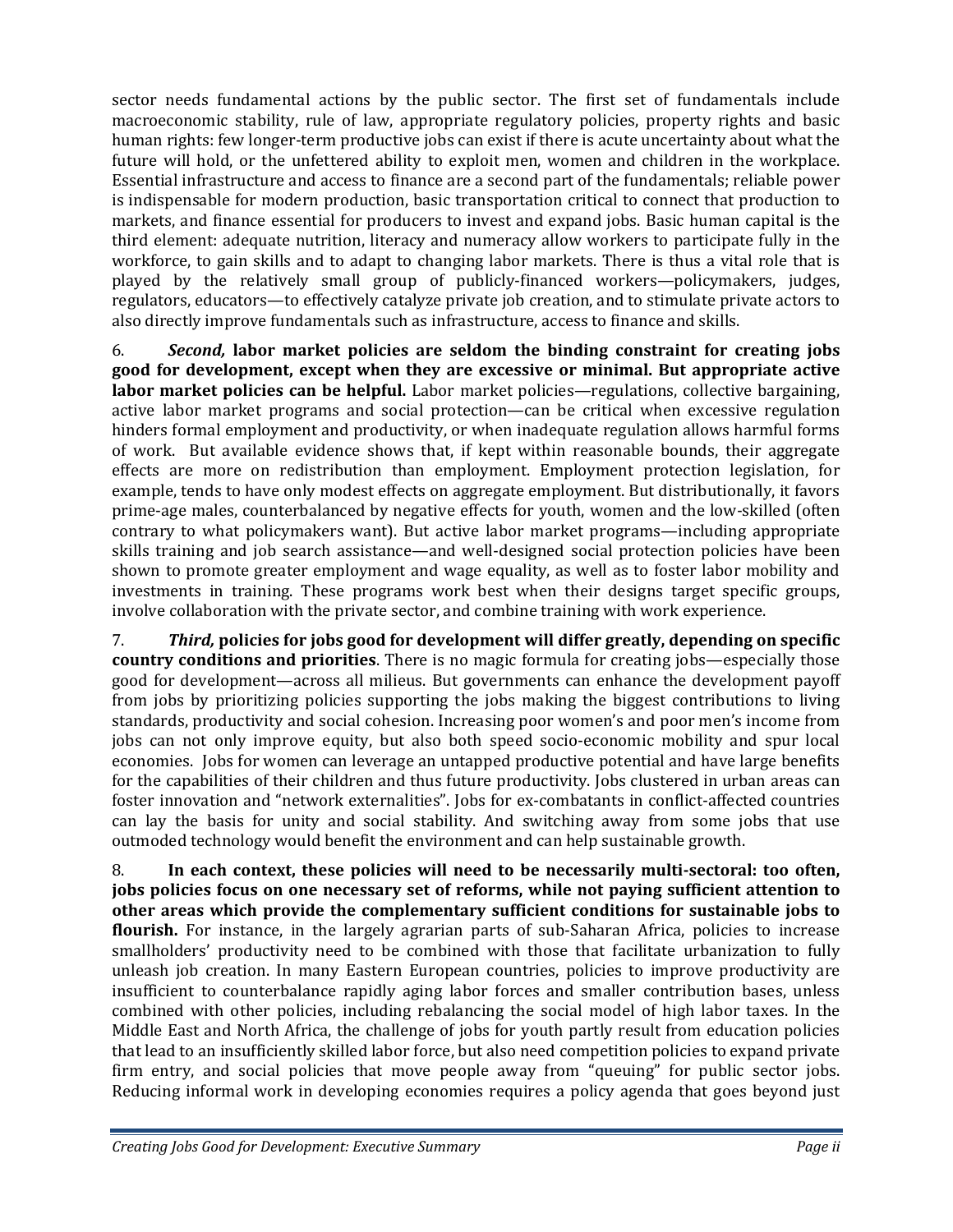tax and regulatory factors, to increasing the *quality* of regulations, bolstering the capacity of the state to instill social norms of compliance, and creating opportunities in the formal private sector. And improving jobs for women in many parts of the world will require not just focused employment programs, but broad‐based measures to ease women's time constraints by providing child care and improving infrastructure; to improve women's access to productive resources, especially to land and to credit; and to tackle information problems and legal, regulatory and institutional biases that work against women.

9. **But times of crises and disasters call for specific measures.** Jobs policies in times of financial crises need to restore macroeconomic stability and confidence in the future and lower investment costs for hiring firms, while preserving firm-specific capital embodied in formal jobs. Natural disasters require quick and focused investment in restoring the physical and institutional infrastructure that may have been destroyed. And post-conflict contexts entail prompt investment in jobs for ex-combatants to ensure social cohesion as the platform for broad-based jobs growth.

10. *Fourth,* **the World Bank Group (WBG) has played, and will continue to play, a catalytic role in helping partner countries prioritize, diagnose and implement policies for jobs good for development.** Jobs are central to the WBG's core objective of poverty reduction and improved living standards. To partner countries, the WBG brings an unique package of global development knowledge, evidence‐based analysis, technical assistance and capacity building, and financing for both the public and private sectors, through by leveraging the comparative advantages of its IBRD/IDA, IFC and MIGA branches.

11. **The WBG can work with partner countries as a "solutions Bank" in all three of the necessary areas of action for job creation: prioritization, diagnosis and implementation capacity.** At countries' request, the WBG uses its Group-wide Country Partnership Strategy/Country Assistance Strategy to provide the initial framework for policy dialogue around policy and investment *priorities*, and for identifying the WBG's role in realizing them. Then, when priorities are set, the WBG can help countries to *diagnose* the most important cross‐sectoral constraints to job creation (which may differ in the short-term and the long run), and to design appropriate policy packages and public and private sector investments across the sectors; in this, it brings to bear its global knowledge about "what works", including through South-South learning. And finally, the WBG, with its public and private sector arms, is uniquely placed to help countries finance and *implement* the specific sectoral policies and multi-sectoral policy packages and to make the critical public and private sector investments that will lift the constraints to job creation.

12. *Fifth,* **there is a remaining agenda around necessary global public goods to help developing countries make the best evidencebased decisions around their strategy for creating jobs good for development, where both the WBG and donor partners can play an important role.** Most critically, there is a need for greater availability and frequency of jobsrelevant data to underpin decisions around detailed country‐specific jobs‐focused measures. There is also the need for global partners, including bilateral and multilateral organizations, to better collect and harmonize jobs-relevant data (as in the newly launched World Bank Group jobs data portal), and to develop improved analytical tools for multi-sectoral jobs diagnostics.

### *Questions for discussion:*

- *1. What role would policymakers want to see the World Bank Group play—in terms of global knowledge, policy advice, financing and capacitybuilding—in helping partner countries promote jobs good for development?*
- *2. How can the global public goods agenda—around data and multisectoral analytical tools be best supported?*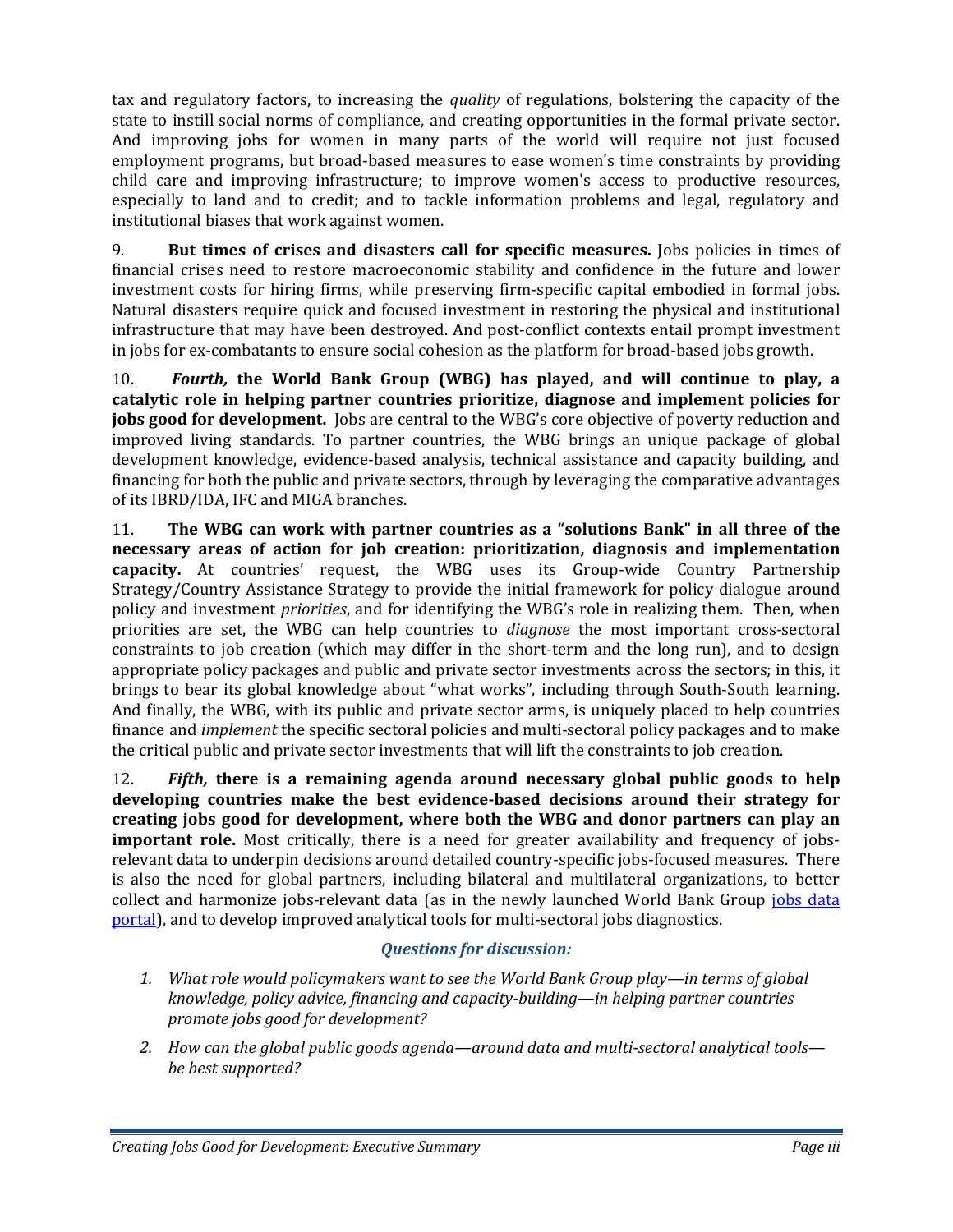### **CREATING JOBS GOOD FOR DEVELOPMENT:**

### **POLICY DIRECTIONS FROM THE 2013 WORLD DEVELOPMENT REPORT ON JOBS**

#### *1. Introduction*

1. **For a world still struggling to eradicate poverty, jobs are the central vehicle to sustainably lift millions to better livelihoods.** The Development Committee concluded, in fall 2011: "Jobs are vital in translating growth into lasting poverty reduction and broad-based economic opportunities", and reiterated its commitment to job creation.<sup>1"</sup> In spring 2012, it concluded that: "A vibrant private sector is crucial for growth, jobs and poverty reduction."<sup>2</sup> Meeting in Los Cabos in June 2012, the leaders of the G20 nations vowed to "… work collectively to strengthen demand and restore confidence … in order to create high quality jobs and opportunities for all of our citizens."<sup>3</sup> The need for that commitment and urgency has not diminished. Countries in the Middle East and North Africa, in the wake of the Arab spring, are continuing to struggle to find productive employment for their populations, particularly the young. Policymakers across the globe are trying to find ways of sustainably providing good jobs for their populations. And the global recovery in 2012 has continued to be slow, with attendant effects on job creation and unemployment in middle and high‐income countries.

2. **But, as the 2013** *World Development Report***:** *Jobs* **(WDR) underscores, jobs are not just the engine of poverty reduction or a byproduct of growth —they are transformative in of themselves, and help drive the pathways to development.4** Much of the focus on jobs emphasizes their value to individuals—providing incomes and thus pathways out of poverty; constituting an important part of "who we are", providing a sense of identity; and providing agency. Jobs can also contribute to connecting workers to others in the broader society, empowering women and men in their communities. Jobs also provide options for increasing productivity, improving lifetime earnings and raising growth more broadly. But for any given country, the story of jobs and their evolution is also the story of that nation's development and transformation. The country's development path is determined by who works and where—more rural or more urban, more women or more men, more in agriculture, manufacturing or services.

3. **Sustaining and enhancing development requires a strong policy focus on jobs—but the nature of the jobs challenge will differ from one country to another.** As the world becomes more urban (half of the developing country population will reside in urban areas by 2030), factory and service-sector jobs will increasingly drive development in many countries. For countries engaged in manufacturing, as production becomes technology‐driven and moves rapidly across national boundaries, skills to complement this technology have more of a premium than ever before. Demographic shifts, and the ability for countries to adapt to them, will also be a factor. For many countries with low labor force participation, particularly by women and minorities, redressing this imbalance will be a primary driver of equitable growth. For countries with young populations and for those where there is rapid aging, finding productive jobs for the women and men will be the major challenge. And for the many countries today struggling to recover job growth after being hit by crises, short‐term policies to promote employment will have to be accompanied by longer‐term measures to promote competition and sustain that employment.

4. **Therefore, there are no "magic formulas" to address jobs issues—instead, countryspecific options will be determined by both the country's economic conditions and social preferences.** After a brief overview of work patterns across the world and across genders, this paper lays out some policy directions that emerge from the research and analysis of the 2013 WDR, the work of the World Bank Group (WBG) on job creation, and then concludes with the remaining agenda on data, analytical tools and knowledge‐sharing needed for today's developing countries to be better able to create jobs good for development.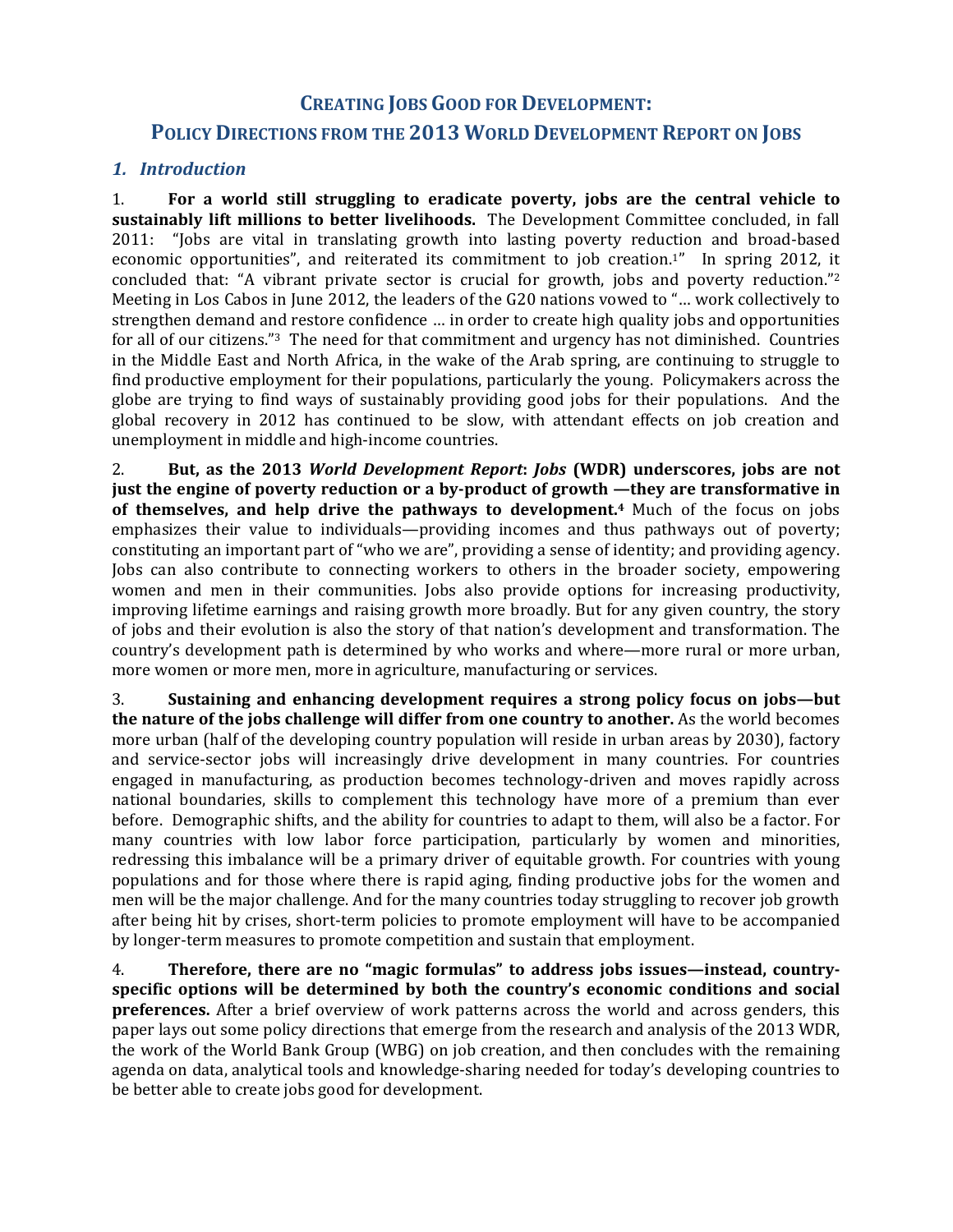### *2. The World at Work*

5. The WDR defines jobs broadly—not just as regular salaried activities commonly thought of as jobs, but as "all activities that generate actual or imputed income, monetary or in kind." **Today's jobs agenda is in improving wage work—but in many parts of the developing world,, it is also about nonwage activities, as most workers in the developing world are in selfemployment or agriculture.** The proportion, of course, varies greatly across regions and levels of income. In low and middle income countries, fewer than half of all those who work are wage and salary employees (compared to 84% in high income countries), and 40% of all workers are in agriculture.5 There are considerable differences across regions as well—while 82% of all who work in Eastern Europe and Central Asian (ECA) countries are in wage or salaried employment, the corresponding number in Sub‐Saharan Africa (SSA) is 17%. By contrast, agricultural workers are 64% of all SSA workers, but only 16% of workers in Latin America and the Caribbean (LAC).6

6. **The pervasiveness of selfemployment makes it necessary to nuance some of the policy discussions around unemployment, parttime work and labor market policies.** In fact, in the lowest-income countries, over three in four workers are self-employed or in agriculture. With around a fifth of all workers in SSA and LAC own‐account workers, and with a further half of the populations in SSA and in South Asia in smallholder (often subsistence) agriculture, traditional employment measures in these *agrarian economies* often do not capture the full extent of jobs. And many policy discussions that deal with policies relating to wage workers fail to account for the fact that they may, in many countries, be only a small fraction of the population—and the appropriate question then becomes how to best increases productivity of non‐wage workers, while at the same time creating new opportunities in the modern sector.

7. **But the definition of "jobs" does not, and cannot, include activities that exploit workers and expose them to physical and mental harm.** These include forced and compulsory labor, child labor, and discriminatory labor practices. 15 million children worldwide work in hazardous conditions. 21 million people are victims of bonded labor, slavery and forced prostitution (and this disproportionately affects women and girls). And the large proportion of workers who work outside traditional employer-employee relationships are unable to fully enjoy freedom of association and collective bargaining over their working conditions, including health and safety. Thus, an important part of the jobs agenda lies in legal and institutional remedies to decrease such activity while helping to increase formal jobs, and in removing legal and social



Source: Gindling and Newhouse 2012, from World Bank International Income Distribution Database (I2D2)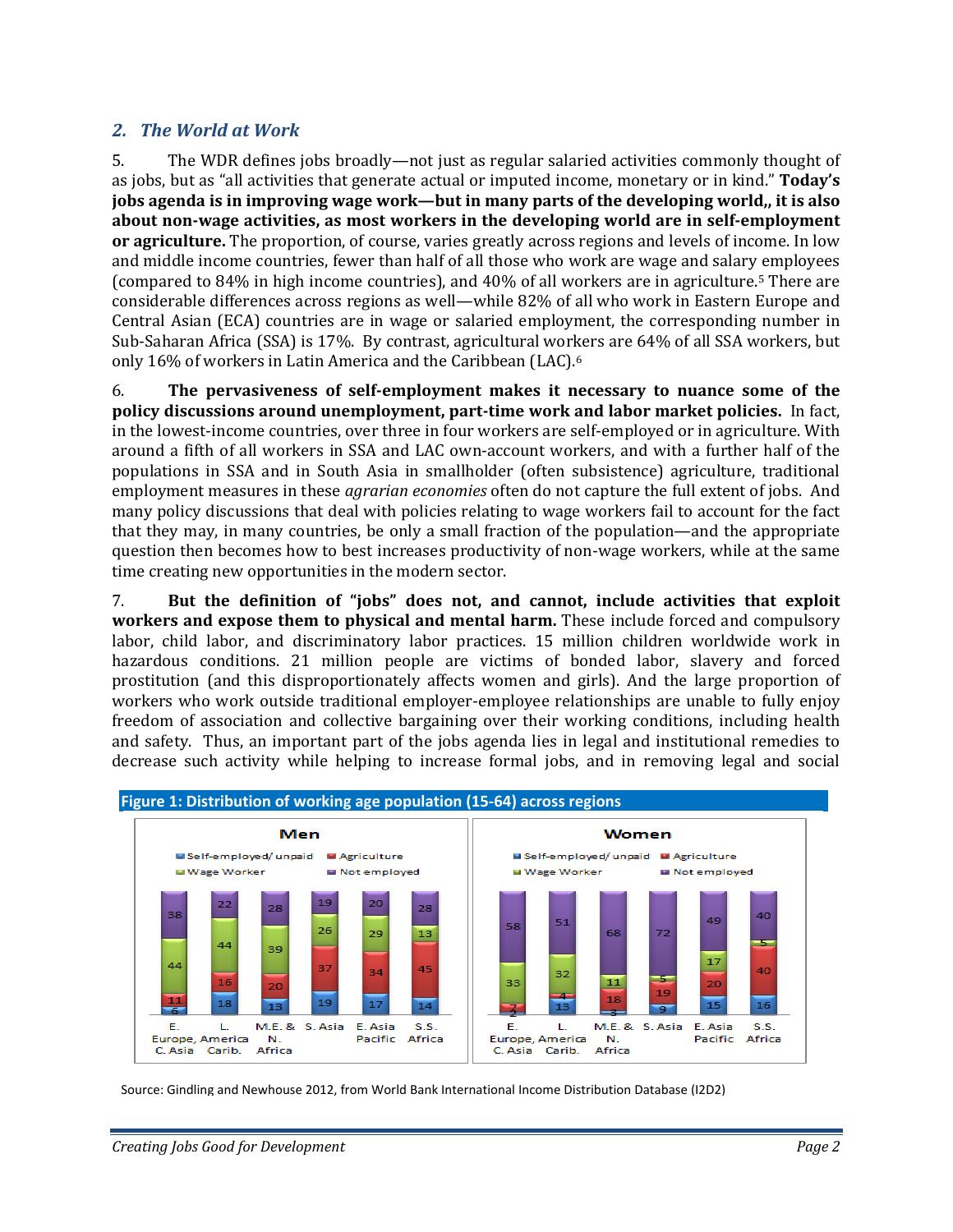obstacles for women and some minorities to access productive work.

8. **Women and men have different patterns of work in every region of the world, and women typically are more disadvantaged.** Women are more likely than men to be out of the labor force and unemployed, and significantly less likely to be in wage employment (Figure 1). Broadly, similar proportions of women and men are self‐employed. But the striking difference is in labor force participation. In 2008, participation rates ranged from below 15% in Iraq to above 70% in Botswana. In India, only one of three women is active in the labor market; in China, two of three are active. But in almost every case, women tend to earn less than men. Women are more likely to work in low-productivity, informal activities and have less mobility between the formal and informal sector. Within wage employment in today's fast *urbanizing economies*, women are highly concentrated in a small number of industries (public services such as education and health, retail services and trade) and represent 80% of home-based workers in countries like China and Thailand. Women farmers tend to farm smaller plots and less profitable crops than men, and women entrepreneurs operate in smaller firms and less profitable sectors. Among the most important disadvantages women face in the formal labor market are restrictive regulations on women's formal employment. In a recent survey, 44 of 141 economies were found to restrict women's working hours compared to men, and 71 limited the industries where women can work. 7

9. **In many parts of the world, the jobs challenge is centered on finding productive work for youth.** In Sub‐Saharan Africa, for instance, the number of youth will continue to grow rapidly, increasing from 174 million in 2010 to 269 million in 2030.<sup>8</sup> In the Middle East and North Africa (MNA), and in South Asia, youth will represent over 30% of the labor force over the same time period. In contrast, in ECA and in East Asia the youth population will contract, and it would remain stable in LAC. For countries with *high youth employment*, the challenges in terms of job creation are considerable. Other things being equal, Sub‐Saharan African economies will need to create around 4.6 million jobs per year to absorb the projected increase in the youth population—a 4.2% increase in total youth employment each year. But even in regions where the population of youth is not expected to expand, there are concerns regarding current labor market outcomes. Youth are often more likely to be unemployed than adults, a majority have low levels of education, many end‐up in low productivity jobs (often in the informal sector), and others withdraw from the labor force and become idle. Even those with higher levels of education can face difficult transitions from schools into stable jobs, if their education is not geared towards skills needed by private firms.

10. **Although the focus of policy discussions is often on youth unemployment, this is only part of the problem—more worrisome is youth idleness and low productivity.** Over 30% of youth (20% in East Asia and Pacific and Latin America) are idle: not working and not studying. In countries such as Egypt and Lebanon, the combined share of unemployed and idle youth has reached 60 and 80% respectively. Youth are also more likely to be in low productivity activities than their adult counterparts. In the MNA, South Asia, and SSA, between 40 and 70% of youth are in the agricultural sector, where productivity is lower. Among those outside agriculture, the majority are either self‐employed or working without pay.

11. **The patterns of the world of work have, of course, changed alongside the development process—with declines in the labor share of income, changes in the sectoral composition of labor, increased importance of the private sector and global supply chains and increased importance of skills for labor income.** Over the past two decades, the global share of labor in total income has declined for a majority of countries, due to a combination of factors including technological progress and the entry of China and India in world trade. <sup>9</sup> In parallel, within countries, the employment share of agriculture has declined steadily over the last decades. According to ILO administrative data, it has shrunk globally from 41% of global employment in 2000 to 34% in 2011, with the largest drops being in East Asia (from 48% to 35%), but with a stagnating share of women in agriculture in North Africa.<sup>10</sup> On the other hand, women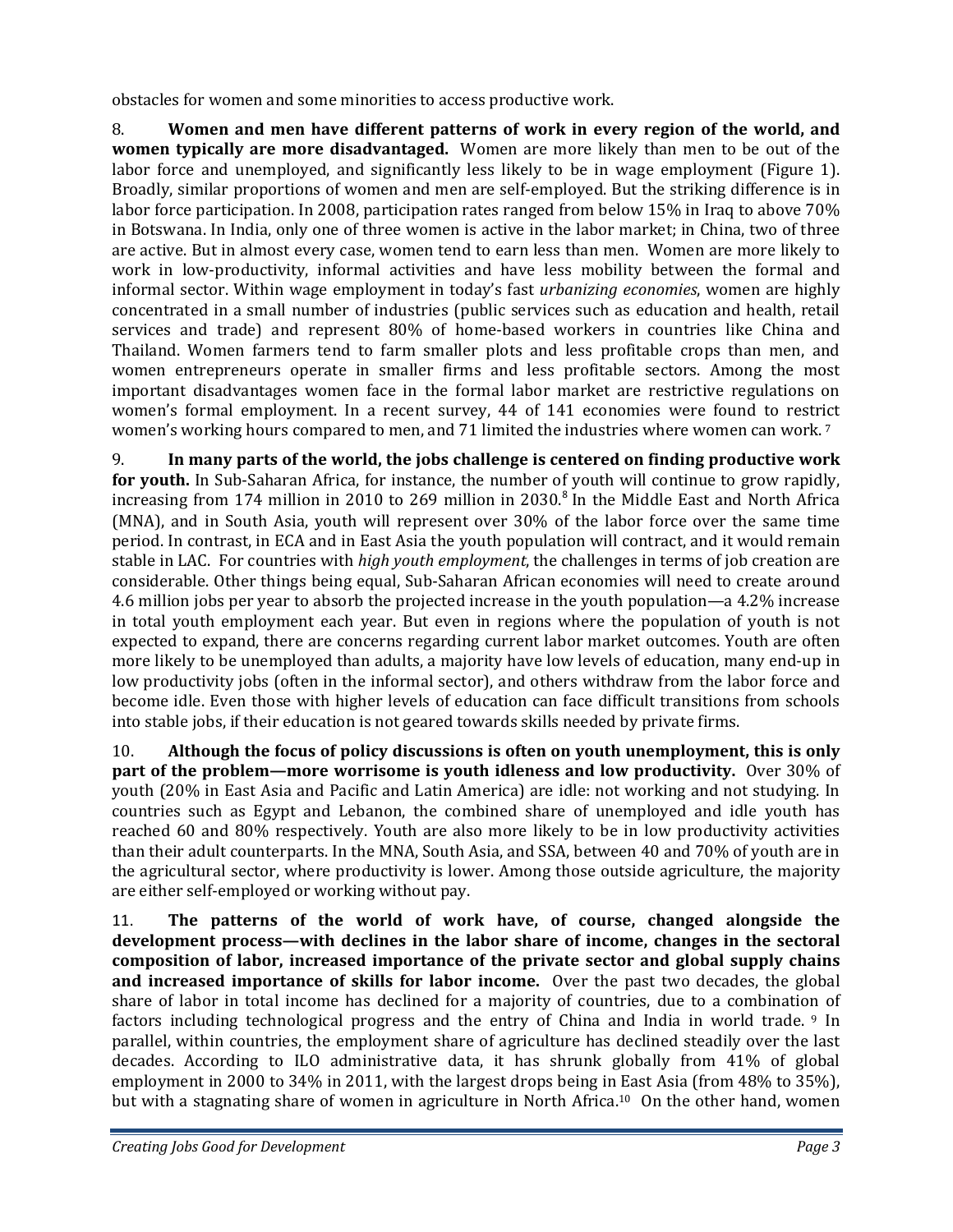have moved much more into service sector jobs in East and South-East Asia, as well as in ECA (where the service sector employed 62% of working women in 2011). Finally, gaps in labor income have widened—between high-skilled and low-skilled workers, and between those who work in tradable sectors and those who are do not. And fast‐changing technology is expanding the set of activities, particularly in services, that can be traded: international value chains cover a larger share of jobs and are shifting opportunities across skilled workers in developed and developing countries.

### *3. Jobs are created primarily by private actors, but the public sector has an important role in providing the appropriate environment to catalyze jobs*

12. **Globally, most jobs are created by private actors—be they large enterprises, small firms or individuals.** Though many jobs are in "modern sector" firms—multinational manufacturers, technological entrepreneurs, tourism conglomerates—private jobs are also those held by small farmers, retail shop owners and local craftspeople. In fact, in the mid-2000s, ILO data shows that jobs in the private sector were around nine out of ten jobs in countries as different as Japan, Mexico, Brazil, Chile and South Africa, and around four out of five in countries such as France and Georgia.11

13. **To help the private sector create those jobs that are good for development, governments have an important role—in ensuring the "fundamentals" of jobcreating**



Source: World Bank 2012a

**growth, in getting labor policies right, and in tailoring policies towards tailoring the country's specific jobs outcomes in ways that best help its desired development path.** This is summarized in the WDR's "policy pyramid" in Figure 2, which unpacks the complex policy package required for creating good jobs into these three distinct areas. The first two slices of the pyramid—establishing the fundamentals and getting labor policies right—apply to all countries, regardless of their specific challenges (though the relative importance may vary in specific contexts, given particular jobs challenges).12 But given these basics, the third slice is specific to each country's priorities for jobs good for development, entailing policies that help create jobs with the greatest positive externalities and development payoff—whether

it be, say, improving jobs in agriculture, in high‐skilled activities, for youth or in cities.

14. **Constraints to job creation include the broader context of conditions affecting employment decisions.** World Bank work has used the *MILES* framework to analyze jobs‐related binding constraints—recognizing that policy fundamentals may be needed on the demand side *(M*acroeconomic and fiscal stability, or *I*nvestment climate and Infrastructure), or on the supply side *(E*ducation and skills) as much as *L*abor market policies and regulations or *S*ocial protection.13 Investment climate issues, including competition policy, tax policy and non‐labor regulations are often the binding constraints, as may be fundamentals such as access to finance and the quality and availability of infrastructure (particularly power and transportation).

15. **For policymakers in any country, establishing the fundamentals for job creation involve policies and actions that serve two purposes: reducing uncertainty and providing a basic level of public goods.** These include macroeconomic stability and rule of law, together with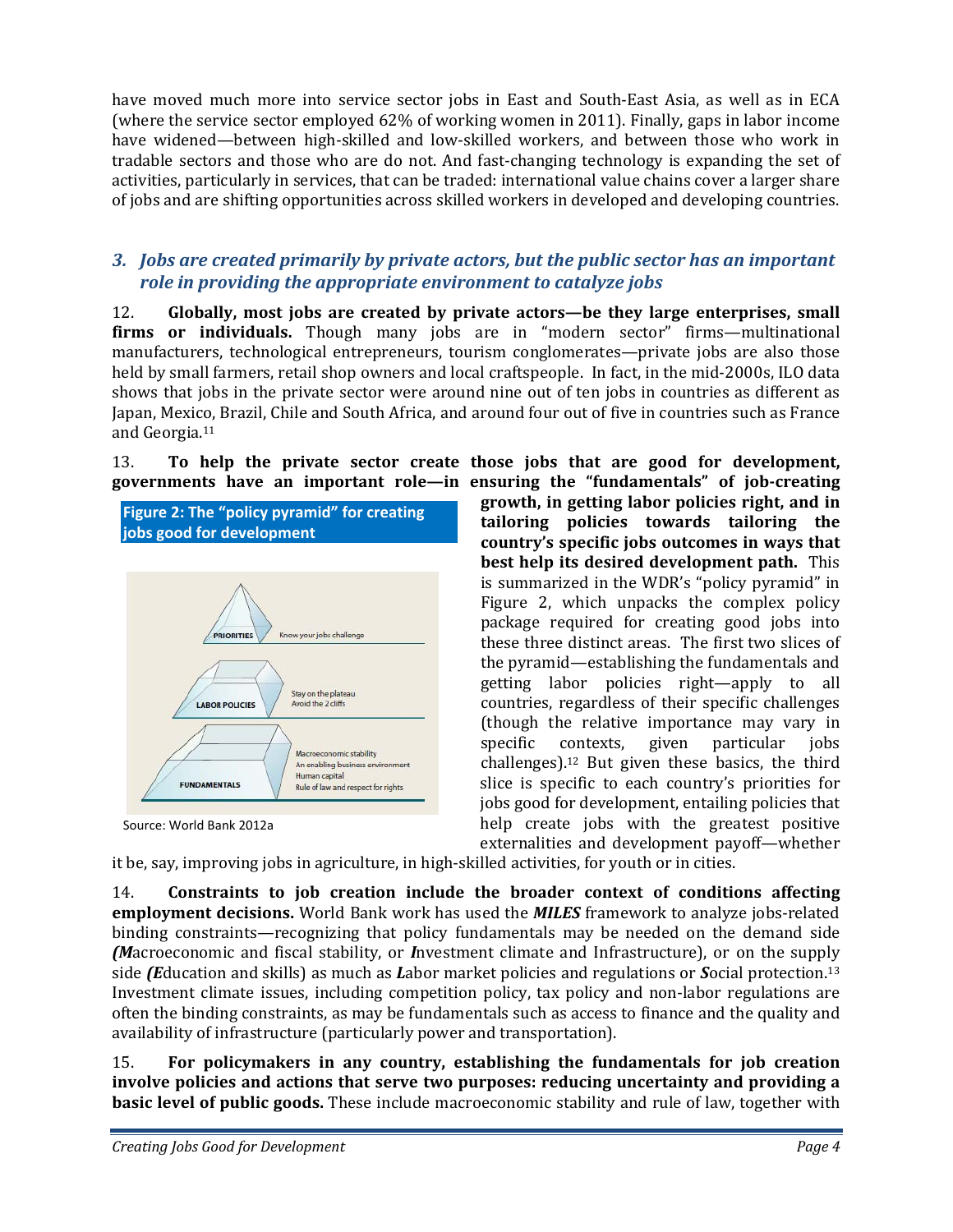#### **Box 1: Growth AND jobs? The challenge of "inclusive growth"**

The growth-jobs-poverty reduction linkages have long been part of the development debate, both on the analytical and the policy side. However a number of important questions remain unanswered. Among them are the direction of the causality from growth to jobs good for development and what determines the extent to which economic growth is associated with job creation.

Much of the discussion has concentrated on the sectoral pattern of growth as a major determinant of the extent to which growth yields jobs good for development (see, for example, Gutierrez and others 2009 and IFC 2012). For example, Satchi and Temple (2006) show how dualism (created by frictions rather than by institutionally set wages) may prevent growth from translating into higher employment and/or wages, and that urban growth may be more effective at fostering jobs good for development than growth that is concentrated in agriculture.

"Shared" or "inclusive" growth approaches recognize this, and emphasize the importance of going beyond simple employment numbers to focus on "productive employment" as the main instrument for sustainable and inclusive growth (see Paci and others, forthcoming and Ianchovichina and Lundstrom-Gable, forthcoming). The suggestion is that job creation per se does not guarantee inclusive growth, unless accompanied by higher earnings possibilities, which in turn is associated with higher labor productivity. For example, cross country evidence shows no clear relationship between job creation and poverty reduction;high job growth have done little to reduce poverty in countries like Nicaragua and Madagascar–mostly because growth was taking place in low-paying agriculture or high-skilled manufacturing (see Gutierrez and others 2009 and Hoftijzer and Paci 2008), By contrast, increases in labor productivity in agriculture combined with employment creation in nonagricultural sectors has led to more inclusive growth patterns by freeing up labor for other sectors of work,while simultaneously creating demand for the products and services of those sectors (see Gutierrez and others 2009 and Paci and others, forthcoming).

Source: Authors

investments in basic infrastructure and basic human capital. They also include other aspects of the enabling environment, for example making entry, operations and exit of private enterprises efficient, allowing the development of a financial sector that efficiently allocates resources to the most productive enterprises, and allowing competition that continuously reallocates resources to their most productive uses. These fundamentals are critical for driving private‐sector‐led growth but, when combined with appropriate policies, including policies promoting "inclusive growth" (see Box 1), can improve living standards, productivity and social outcomes for the population.

16. **Employers creating jobs, as well as workers, need to know how their investment of capital and work effort will yield returns and results—so the government has a role in fostering stability.** This involves both macroeconomic stability as well as the rule of law. All private actors thinking of investing in the production process need to know that their efforts would have a reasonable return, with higher risk environments requiring higher returns for investors. Volatile prices significantly increase risks and are thus a major deterrent to this sort of longer‐term environment for jobs—and affect major corporations deciding to hire workers for future production, small farmers deciding to plant marketable crops, and retailers deciding which goods to buy today in order to sell tomorrow. While price uncertainty is an inhibiting factor for all jobs, uncertainty about future taxes can be equally daunting for formal‐sector firms.

17. **An enabling business environment also includes access to financial services and aspects of regulation, including addressing unfair competition.** Across firms and countries at varying levels of development, the most important constraints on formal private sector businesses are remarkably consistent: access to finance, infrastructure,<sup>14</sup> and aspects of regulation including taxation and unfair competition (see Box 2). Access to financial services, especially, provides firms and entrepreneurs with the ability to expand, to invest in new technologies, to manage risks, or to smooth cash flow over time. Appropriate business regulation enhances the opportunities for businesses to grow and create jobs. Regulations can relieve or exacerbate uncertainty of enforcement and corruption, but they can also have a deeper influence on the degree of competition and thus the structure of industries in the economy. In particular, regulations that reduce the ability of firms to monopolize the market, and allow new firms and employers to enter and operate, can be a major factor in unleashing jobs.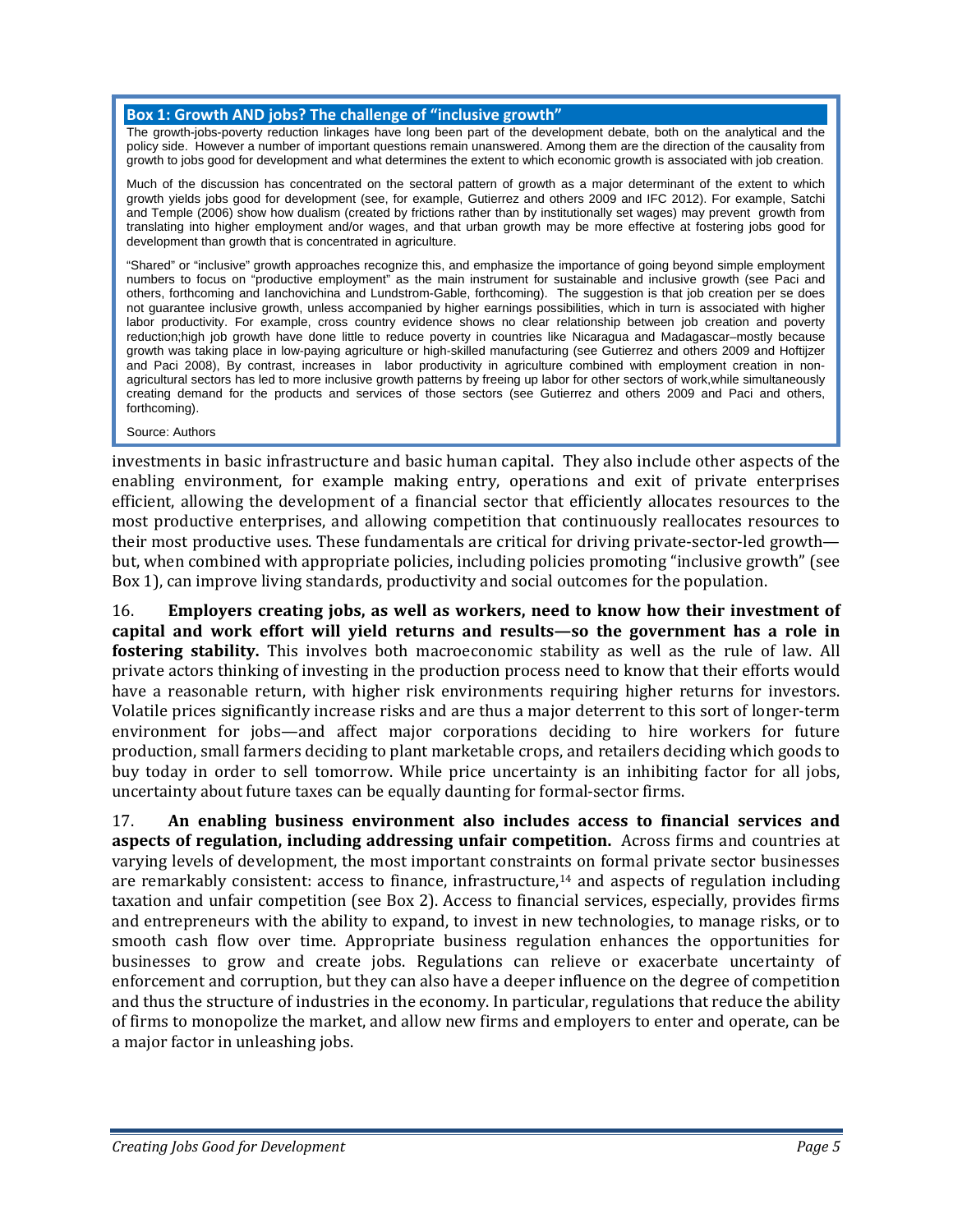#### **Box 2: Assessing the impact of investment climate reforms and other private sector policies on job creation**

There are now a growing number of rigorous impact evaluations of investment climate reforms, although the outcome of interest is not always job creation. There is more to learn about which policies may have more or less impact on employment creation and the types of jobs they lead to. However, studies indicate a number of significant findings:

Evidence from Mexico shows that a substantial reduction in the number of procedures required to start a business is associated with an increase of 2.8% in employment. In Portugal, a major reduction in time, procedures, cost and minimum capital to start a business led to an increase of 21% in employment. A cross-country study showed that a decrease of 61% in the number of days to register a business is associated with an increase of 0.4% in employment (manufacturing). However, in Peru, a reduction in time and cost to register did not find any impact on employment, so additional factors need to be understood in analyzing the effects of simplifying the regulations of firm entry.

Relaxing cumbersome bankruptcy proceedings and reducing the time to discharge have contributed to preserve jobs in distressed businesses. In Colombia, a decrease in the time of liquidations by 32% and in reorganizations by 65% protected 14% of the jobs that would have been lost without the introduction of the reform. A cross-country study shows that a decrease of 21.6% in the time to discharge in bankruptcy increases the rate of self employment by 1.5%. A microeconomic study in Brazil shows that the introduction of a simplified tax system for MSMEs increased employment by 12%.

In Peru, the introduction of a registering property program that titled 1.2 million households led to an increase of 2.3% in the labor force. An interesting side effect is the substitution of adults for child labor.

In Africa, a micro, small and medium enterprises (MSMEs) project in Nigeria financed by the World Bank, which supported the expansion of microfinance, the provision of business services to MSMEs, regulatory reforms to remove constraints facing MSMEs and credit bureau regulatory reforms, led to a 40 percentage point increase in job creation in beneficiary firms, especially self-employed microenterprises, compared to non-beneficiary firms in a control group.

Source: IFC 2012 and authors.

18. **Equally, the government has a role in providing the basic public goods enabling the business environment—which make the economy or work environment functional and investment costs manageable.** Basic infrastructure—rural roads that connect farmers to markets, reliable power and water supply—are essential to allow firms (and the self‐employed) to produce and market their products. For instance, IFC's *Jobs Study* shows that access to reliable power is one of the most significant problems for job creation, particularly in lower income countries, and that providing access to reliable power (e.g., through a generator) can have very strong effects on employment growth. Transport infrastructure, power and water supply, as well as basic literacy, numeracy, nutrition and healthcare can, of course, be financed and provided by individual private actors, and often are. Larger firms build their own roads within corporate campuses, farms or logging sites; generators and artesian wells are pervasive in areas where public provision of these services are poor; and better-off individuals invest in education and health for themselves and their children. But private financing of such basic services may not be cost-effective and can be inequitable—since smaller firms and poorer individuals may not have scale economies of provision, excluding those who do not have the means to make the minimum level of investment. The high costs of providing these goods privately at small scale would force production—and associated jobs—to be only viable if there are high enough returns.

19. But while public financing, or public‐private partnerships, may be necessary for such basic public goods, they can often be more efficiently supplied by private actors. In fragile or post-conflict situations, where the public sector is weak, private provision can be essential—as was the case in post-war Lebanon, where a mix of individual and collective electricity generators run by a few private businesses became, for a while, a less‐efficient but still essential part of the utility market.

20. **Investments in basic human capital are also a prerequisite for a policy environment conducive to growth.** According to the Commission on Growth and Development, "every country that sustained high growth for long periods put substantial efforts into schooling its citizens and deepening its human capital."15 Recent studies have confirmed that the actual skills acquired by the workforce are a crucial determinant of long-run growth and thus job creation.<sup>16</sup> Basic human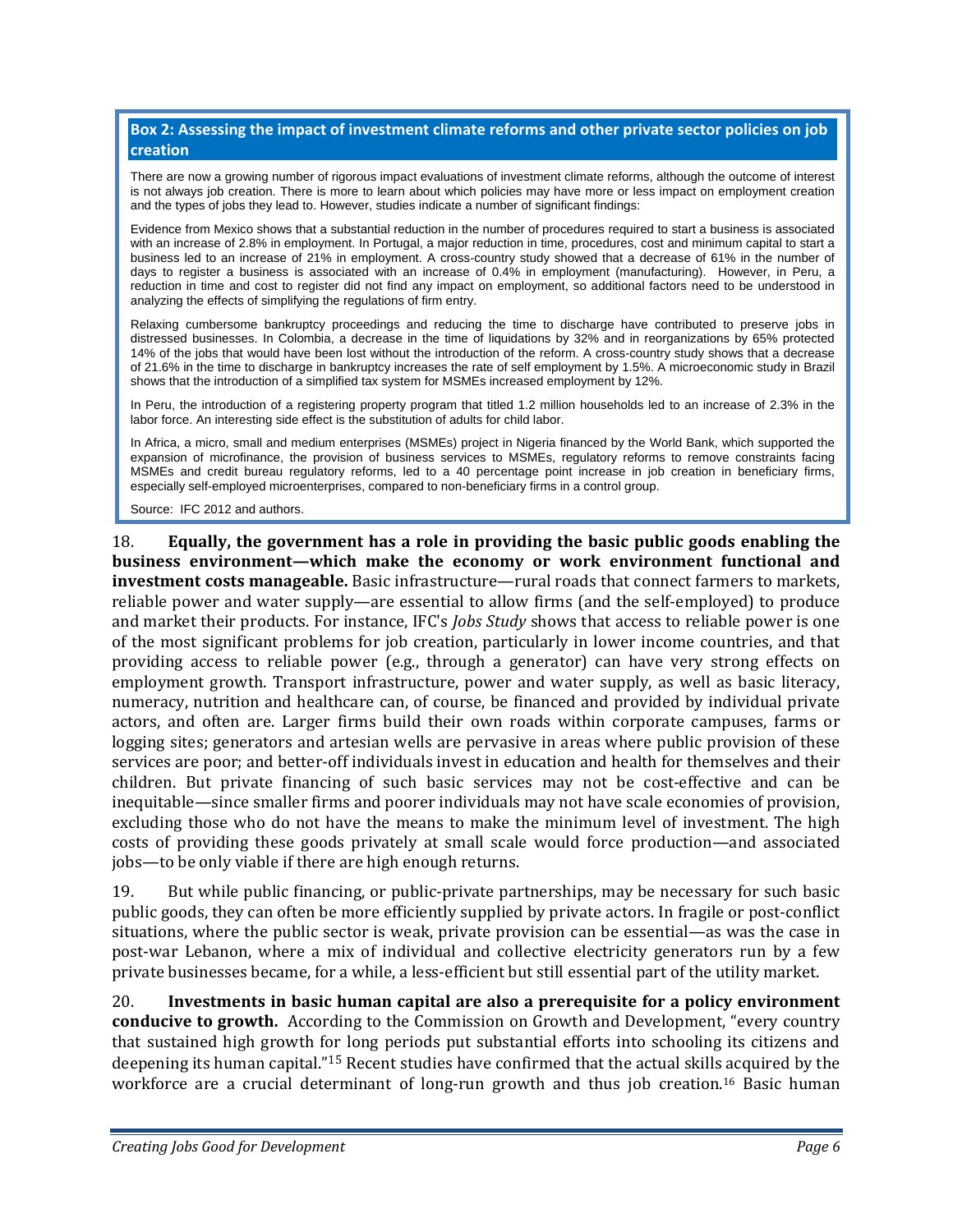capital—comprising of adequate nutrition, literacy, numeracy and socio-emotional (soft) skills allow workers to participate fully and to adapt to a constantly changing labor market.

21. **The government has a particularly important role to play improving women's labor market participation and the returns to their earnings,** as this requires a complex combination of policies to address the multiple constraints involved. Depending on context, these include measures in three areas: first, easing women's *time constraints* by providing child care (as with Colombia's subsidized day‐care for working mothers), and improving infrastructure (as with South Africa's rural electrification program); second, improving women's *access to productive resources*, especially to land (as was done in Ethiopia by granting joint land titles to wives and husbands) and to credit (as in Bangladesh); and third, tackling *information problems and institutional biases* that work against women, as done by specific interventions such as Active Labor Market Policies (ALMPs) in many countries, affirmative action, supporting the creation of women's networks and removing discriminatory treatment in labor laws and regulation.

22. **While direct job creation is not the primary responsibility of the public sector, wellperforming public employees play an important role in ensuring that the private sector has the fundamental stability, framework and investment to allow it to effectively create jobs.**  There is thus a vital role that is played by the relatively very small group of publicly-financed workers—policymakers, judges, regulators, educators—in order to effectively catalyze private job creation.

# *4. Labor market policies are seldom the most important binding constraint for job creation, but appropriate and targeted active labor market policies can be helpful.*

23. **Labor policies have long been a central point of debate as to their role in job creation (or job losses) and are important when excessive or inadequate regulation hinders productivity.** Policies around labor regulations, collective bargaining, active labor market programs and social

protection all attempt to address the imperfections that exist in labor markets in the form of inadequate information, uneven bargaining power, limited ability to enforce long-term commitments, and insufficient insurance mechanisms against employment‐related risks. The effects of these policies on job creation or losses, however, have long been debated—although there is consensus that at very high levels of regulation, these policies end up not redressing market imperfections but creating distortions of their own.

24. **On average, evidence shows that the aggregate effects of labor policies are smaller than has been assumed; they help primeage skilled men, but can negatively affect already disadvantaged groups—youth, women and unskilled workers.** New data and evidence summarized in the *Jobs* WDR show that employment protection legislation (EPL), for example, tends to have no impact or only modest effects on aggregate employment. For example, studies of employment protection legislation in Latin America and the Caribbean, find negative employment effects in Argentina, Colombia, and Peru, while no significant effect in Brazil and some Caribbean countries. Though the majority of minimum wage studies do find some negative employment effects, especially for young workers, magnitudes of these effects are small and often insignificant or even positive. Overall, though such regulations do usually help prime‐age males, this may be counteracted by negative effects on jobs for youth, women and the low‐skilled, contrary to what many policy makers typically want to achieve. 17

25. **Thus, the policy choice for countries is to stay on a "plateau" of a reasonable range of labor policies—where, at most levels between the extremes, the policies balance positive**

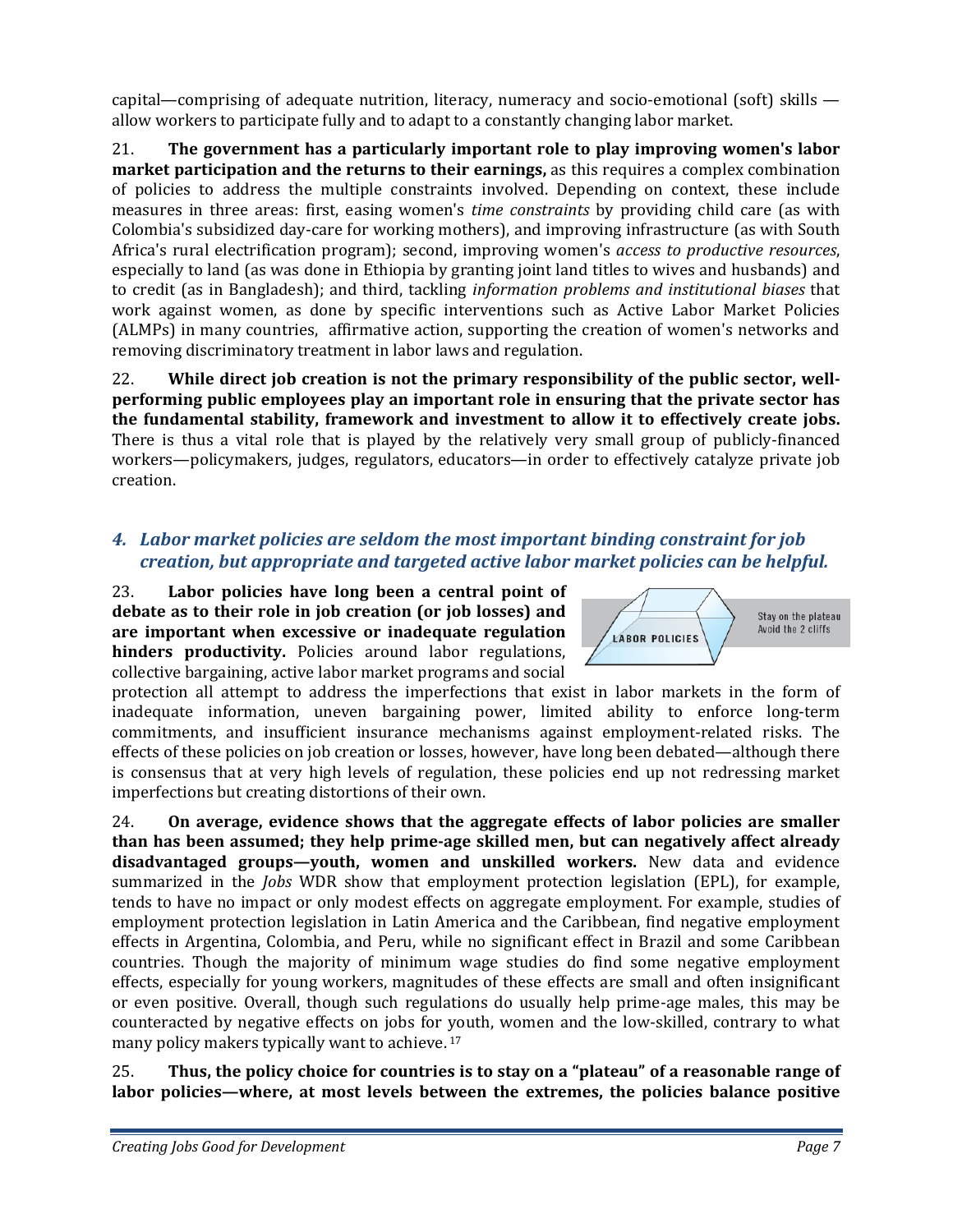**and negative effects on equity and longerterm productivity.** In this "plateau" range, there are both effects that add to and subtract from efficiency, and the impact is redistributive between those who are covered by these regulations and those who are not. Countries can then choose the degree of redistribution that is socially optimal.

26. **But when regulations are too strict or too loose, impacts are no longer mostly balanced, but can significantly affect job creation and have distributional effects.** At one end, studies have found that more restrictive EPL is associated with significantly lower employment and output, as for some Indian states where the effect was strongest where dispute resolution was ineffective or costly.18 And large increases in the already high minimum wage in Colombia in the late 1990s led to significant employment losses, exacerbated by weak labor demand at the time.<sup>19</sup> At the other end, if rules are too weak (or not enforced), the problems of poor information, unequal bargaining power, or inadequate risk management remain untreated and thus would lead to unbalanced and unsustainable labor markets.

27. **The overall evidence suggests that many active labor market programs (ALMPs) have promoted better labor outcomes, but other (less well conceived) ALMPs have not.** ALMPs comprise a variety of interventions, from skills training to assistance in job search and job finding, wage subsidies, and public works. The ones that have not succeeded in improving outcomes for participants were in countries where job challenges lie elsewhere—say, on insufficient demand for labor rather than specific labor market constraints relating to skills or information. Thus, evaluations show that youth skills training programs have been better in fostering employability in the developing world (and in some cases even help build trust and civic engagement) than in high‐ income countries. Evaluations also show that combining training with work experience tends to have better results than training alone. Job search assistance can improve employment and earnings at a low cost, but only when job vacancies exist and where high shares of self-employment do not deem them less relevant. It is important to ensure that the training is relevant, and meets the needs of the private sector. Public works programs can be useful as well-targeted safety nets, but are seldom a springboard for better jobs. Wage subsidies have the least positive record on job creation—while they can play a role when used temporarily to ease the transition of some groups, they have not delivered in creating sustained new jobs in a cost-effective fashion. And the time horizon matters: in some instances, training programs show their real value only in the medium-to long‐run.

# *5. Policies for jobs good for development will differ greatly, depending on specific country conditions and priorities*

28. **Although constraints to job creation are multisectoral and often need to be addressed together in a mutually reinforcing manner, the biggest payoffs come from policies that address the most critical issues that stimulate the development path, together with other complementary "sufficient" conditions for sustainable employment.**  For instance, in many of the largely agrarian economies of sub-Saharan Africa, the greatest push for povertyreducing jobs will come from policies to increase smallholders' productivity, together with those that facilitate urbanization and thus allow more opportunities for the self‐employed. In many Eastern European countries, policies to improve productivity alone are insufficient to counterbalance rapidly aging labor forces and smaller contribution bases—they have to be combined, among other options, with rebalancing the social model of high labor taxes that strive to finance generous social benefits. In the Middle East and North Africa, the complex youth employment problem needs to be addressed over the longer term with education policies that provide more market‐demanded skills to young women and men, competition policies that open up greater private firm entry, and social policies that lower the incentives for young women and men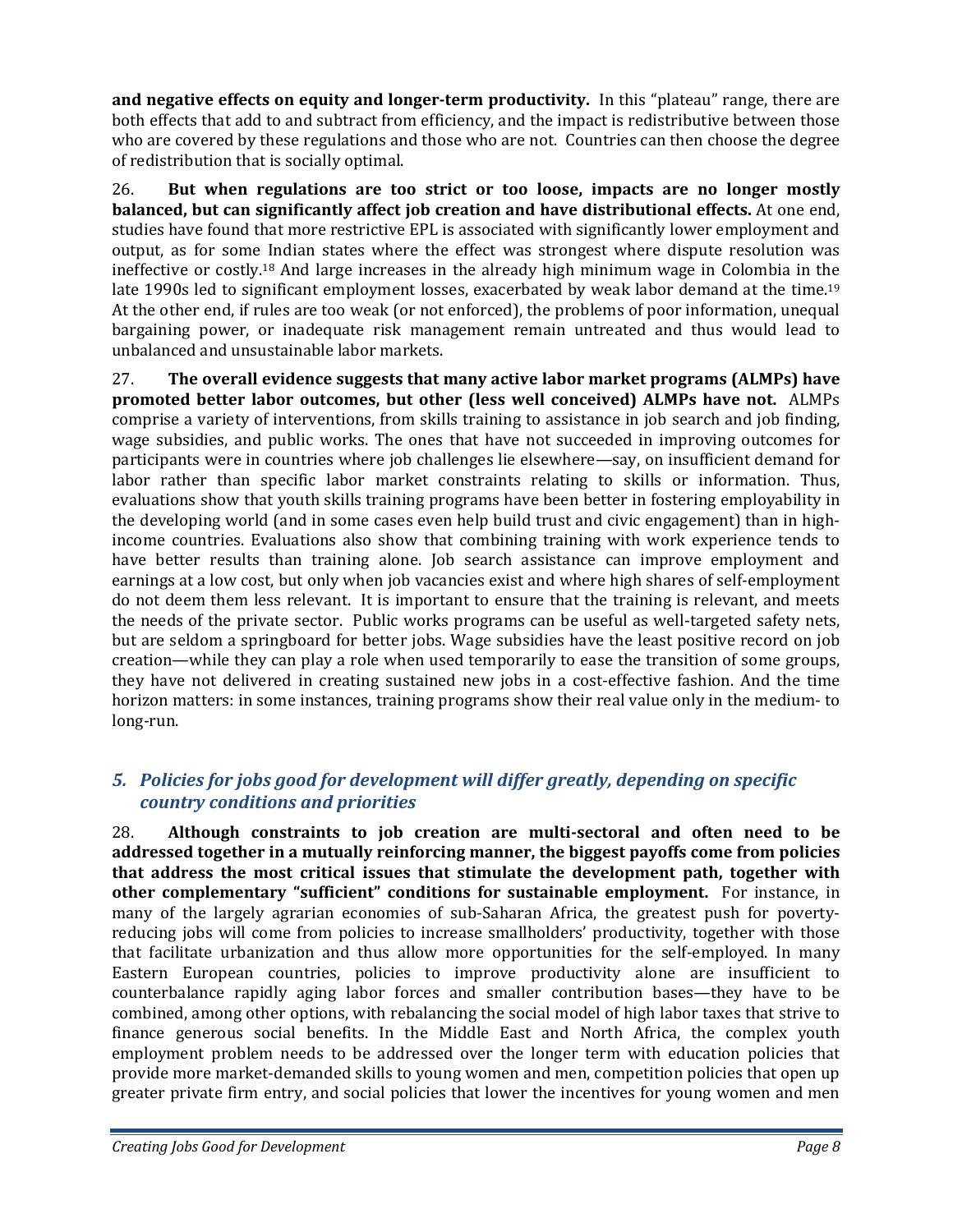to wait for public sector jobs. And in Latin America, reducing informal work will require a broad policy agenda that goes beyond tax and regulatory factors to improving the quality of regulations and public services. Box 3 looks at what the research from previous World Development Reports has implied about particular jobs agendas.

29. **The complexity of factors affecting employment decision is particularly evident in the case of women.** As the WDR 2012: *Gender Equality and Development* points out, pervasive gender gaps in labor force participation, productivity and earnings are driven mainly by forces such as deep‐seated gender differences in time use (reflecting social norms about house and care work), in rights of ownership and control over land and assets, and other pervasive *dejure* or *defacto* legal differentiations. Women in FYR Macedonia and Turkey cite family duties as a critical limitation to outside employment. In Egypt, exit rates from employment after marriage are very high, especially in the formal private sector, and have been associated travel restrictions and with restrictions on women's ability to use personal networking and marketing in their job search. Across the world, female farmers and entrepreneurs also have less access to land and have lower demand for, and use of, credit compared to male counterparts. These differences are rooted in failures of markets and institutions and in their interactions with household responses. For example, gender-based preferences in the households often lead to unequal resource allocations (of land, for example) to male and female members. Women are then at a disadvantage in terms of job opportunities and wages, because they have lower or less secure access to land, which results in them being disproportionately employed in the lower‐productivity service sector.

30. **But the specific context to frame multisectoral jobs policies will vary across countries, and can be determined by a combination of three initial conditions—the level of institutional development, the structure of the economy and demography.** *First,* existing policies, which affect the prevailing investment climate and potentials for jobs, are important. But the level of development of institutions govern how well policies can be formulated, and are especially important for their enforcement. Even stringent tax and labor policies, for example, are often seen as less important by smaller firms in developing countries, since they are usually easy to evade. "Behind the border" impediments to trade are often much more important as limitations to the expansion of firms and jobs than formal trade barriers. So policies in countries with weaker institutions need to be formulated innovatively, with a clear sense of priorities and the capacity of institutions. On the other hand, countries with large formal sectors, established labor and social policies and strong institutions have a greater capacity to devise and implement policies, but may

#### **Box 3: Jobs priorities from recent World Development Reports**

Development priorities can all be enhanced by government policies that emphasize the creation of the appropriate kinds of jobs. Take the analysis from the past five World Development Reports:

For agrarian economies, the *2008 WDR: Agriculture for Development* (World Bank 2007) showed that agriculture plays a major role in generating poverty-reducing jobs.

For urbanizing economies such as those in Latin America, the *2009 WDR: Reshaping Economic Geography* (World Bank 2008) showed how the world of labor is increasingly shaped by people being "pulled" into urban areas, where there are more options for higher-paid jobs due to agglomeration effects but also better basic public services such as piped water, electricity and health care.

For countries that are struggling to make their development greener, the *2010 WDR: Development and Climate Change* (World Bank 2009) described an agenda for investments in energy efficiency to produce a triple dividend of greater energy savings, fewer emissions, and more jobs-with low-carbon technologies possibly generating a net increase in jobs, because they can be more labor intensive than high-carbon sectors.

For countries emerging out of conflict, the *2011 WDR: Conflict, Security and Development* (World Bank 2010) suggested that reducing the risk of recurring violence involves transforming institutions that provide security together with justice and jobs for the idle and disaffected.

For all countries, the *2012 WDR: Gender Equality and Development* (World Bank 2011) showed how prioritizing jobs for women can leverage an untapped productive potential and have large benefits for the capabilities of their children and thus future productivity.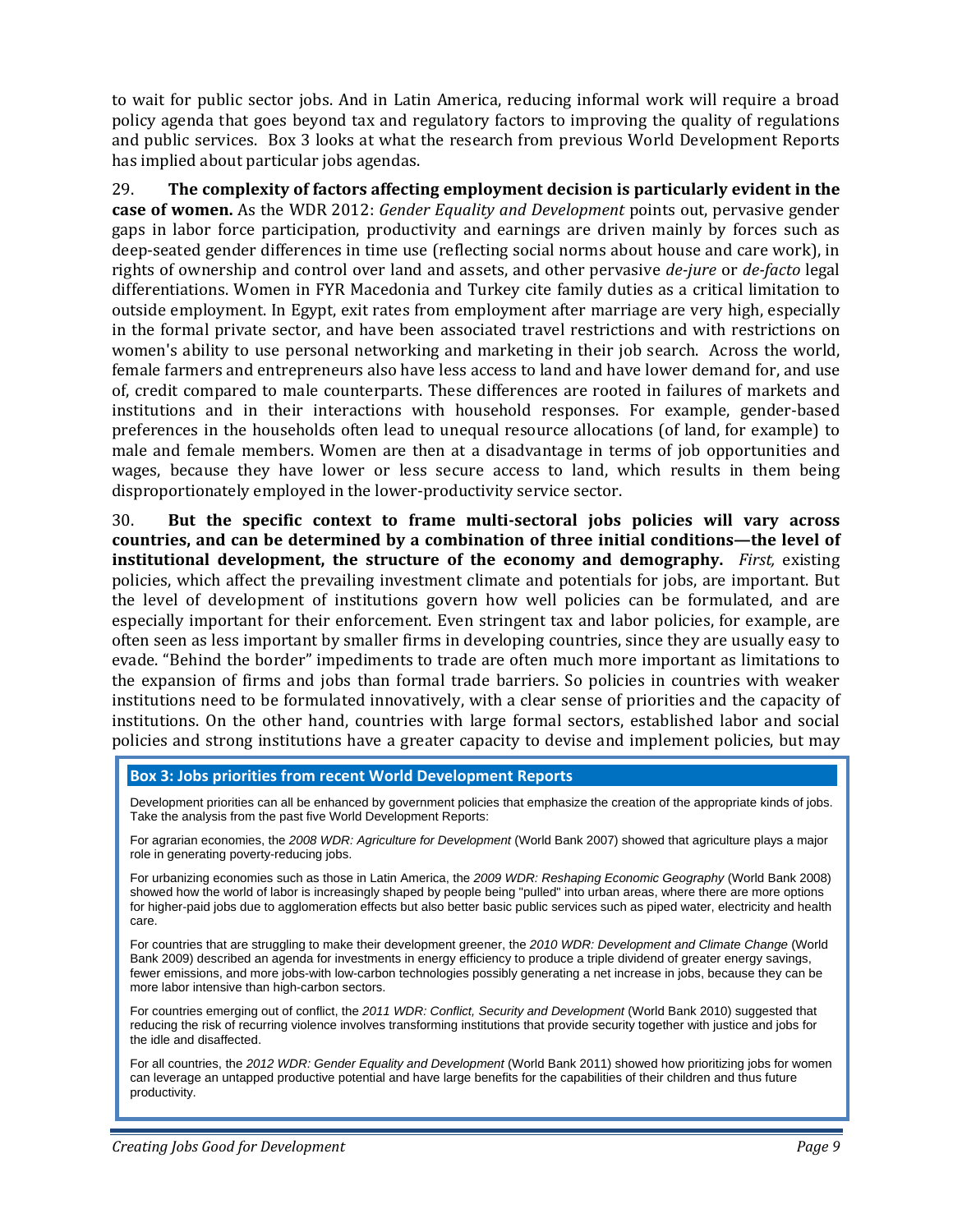#### **Figure 3: Different country conditions will imply different optimal policy combinations**



A: Agrarian; C: Conflict-affected; Y: High youth employment; R: Resource‐rich; U: Urbanizing; F: Formalizing; Ag: Aging

Source: Authors, derived from World Bank 2012a

maximize their job creation outcomes.

be hampered by political economy factors. Conflict‐affected countries are special cases, where institutions are often both illdeveloped and unstable.

31. *Second,* the existing structure of production and resources in a country is also an important determinant of policy priorities. Agrarian economies, where a majority of the population lives in rural areas and largely engaged in agricultural self‐employment, have different jobs priorities than more manufacturing‐oriented economies with either growing or already established urban populations, usually engaged in manufacturing and service industries. Resource‐rich countries do not necessarily fit this traditional pattern, and face both challenges and opportunities. Countries or regions where rural populations and farming dominate may require policies packages that are targeted at these regions and sectors to

32. *Third,* countries that have large and growing young populations for whom there is a need to find productive opportunities and harness their capabilities for development are again faced with options that are dissimilar to those countries with fast‐aging populations, who may face insecurity in old age and need to be productive past historical retirement ages.

33. **Though the jobs agenda is countryspecific, a broad taxonomy along these three sets of initial conditions can illustrate the types of challenges and solutions faced by different countries.** Following the *Jobs* WDR, Figure 3 illustrates seven stylized countries, each with a different combination of the three sets of initial conditions:

 Agrarian economies: Here, as in many parts of sub‐Saharan Africa and South Asia, jobs are mostly in (typically low‐productivity) agriculture and live in rural areas. Cities are magnets for migration, but are not fully functional to support sustained job creation. Populations are generally young, and institutional capacities are weaker. Using agriculture for development often requires making smallholder farming more productive and sustainable, through provision of better price incentives and higher quality public investments, facilitation of markets, improvement of access to infrastructure and financial services and risk management tools, and promotion of innovations through science and technology. In some cases, multi‐sectoral interventions that provide productivity increases and jobs along entire agricultural value chains can be important ways to develop jobs.

 Countries with high youth unemployment: The key issue here is demography, with the demand for jobs for the young typically outstripping the supply. The country may be mostly rural as in Sub‐Saharan Africa or urbanizing as in some parts of the Middle East and North Africa (and the solutions would differ between them). But the third dimension—policies and institutions, especially around education and private sector growth, are typically relatively weak for those countries that are particularly troubled by youth idleness and unemployment. The formation of appropriate skills, with a solid foundation laid by good education, is an essential part of the solution (Box 4).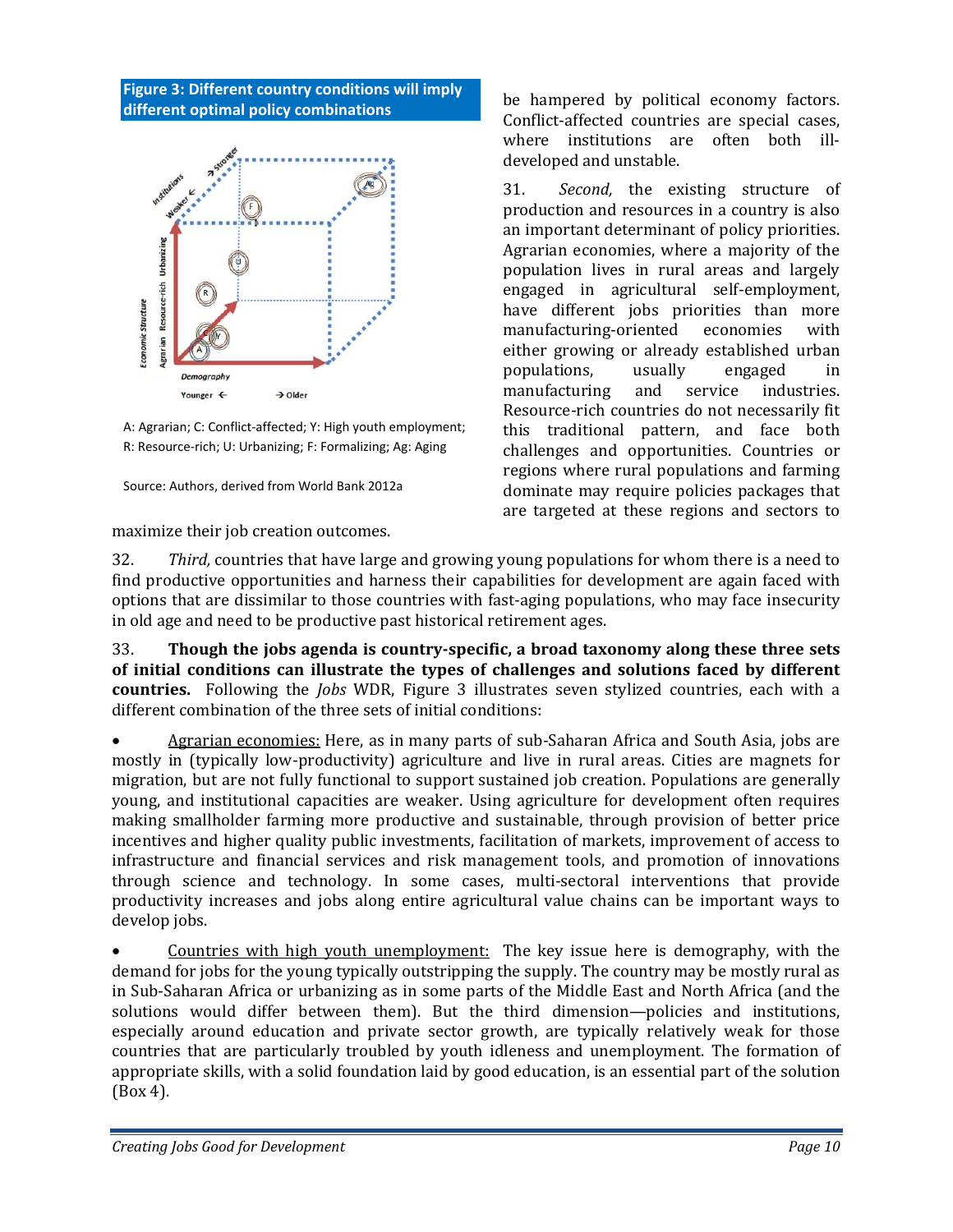Conflict‐affected countries: Though also with typically young populations, countries in conflict—in Africa, in the Middle East, in Asia—may sometimes have resources that are the source of internal strife. Across the world, however, the key difference from the typical agrarian economy is the weakness of institutions—both in terms of capacity but also because of a lack of a social compact that allows consensus and good governance. As analyzed in the WDR on *Conflict, Security and Development* (World Bank 2010a) business confidence is low in situations of violence and conflict, where rule of law has broken down—which in turn leads to low sustained job creation that may perpetuate instability. As countries emerge from periods of conflict, one of the most pressing challenges is to re-establish an investment climate that is conducive to private sector activity. Public employment programs and stimulus packages can serve as a bridge to more sustainable job creation. Public investments are often best channeled through the private sector to deliver services efficiently at the local levels, while creating jobs. Through such arrangements, a foundation can be laid for both long-term social development and short-term social needs.

Resource-rich countries: In resource-rich countries, demography and institutions may vary greatly, but the jobs agenda is dominated by the natural resource sector. Often, these countries are prosperous, but unable to generate sustainable jobs outside the "enclave" resource sector, instead relying on transfers (sometimes through public sector jobs) to the population. In some cases, institutions may be relatively weak for their level of wealth, and so the difficult policy choices needed to generate a non‐resource sector difficult to formulate and implement. Copper‐rich Chile offers a good example of a resource‐rich country that was able to overcome these challenges. Chile diversified its exports and its economy while effectively managing resource-related risks such as currency appreciation and inflation, implementing coordinated reforms across the *MILES* spectrum while maximizing jobs-related development externalities. Macro stability was assured by a resource stabilization fund and transparent fiscal policy, which stabilized the exchange rate. Governance reforms in all areas of public sector management promoted accountability and transparency, while channeling public resources to critical infrastructure, including ports. The

#### **Box 4: Building job‐relevant skills**

New evidence points to the importance of the cumulative nature of human capital formation. There is solid evidence that adequate health and nutrition during the so-called "first 1,000 days" of life shape the development of generic skills (comprising both cognitive and socio-emotional skills) and readiness to learn over the work life. It does so by shaping individuals' capacity and motivation to absorb new knowledge, and to adapt to different tasks and problem-solving environments. The development of these skills is highly influenced by maternal and child health and nutrition and the quality of nurturing environments from the womb through the first years of life and the schooling years. Socio-emotional skills continue to develop and remain malleable through the adolescence and early adult years. A strong foundation of generic skills is a key determinant of access to postsecondary education and on-the-job skills acquisition. Hence the need for adequate policies to ensure adequate maternal and child health and nutrition, especially in the first 1,000 days of life since conception; an enriching learning environment during ages 2-6; and quality basic education that develops both cognitive and socio-emotional skills through adolescence.

In this, the education system plays a fundamental role. Three main features of highly performing systems are: (a) institutional arrangements that empower schools to exercise an effective role in local management and decision making and establish clear mandates and roles in the education system at the central, regional and local level; (b) effective teaching, through enhanced incentives to attract and retain effective teachers, pedagogic support, teacher training and evaluation; and (c) adequate financing that is grounded on strong accountability systems to provide adequate school infrastructure, equipment and pedagogic material.

Successful programs linking individuals to jobs have two defining characteristics: first, that they integrate various interventions addressing multiple challenges faced by job-seekers, and second, that they have a strong involvement of the private sector. For example, "training plus" programs consisting of technical and/or life skills training followed by work experience through private sector internships and job placement assistance have been found to be quite successful at activating individuals. Interventions such the *Jovenes* programs in Latin America (mainly targeted to unskilled youth) and *Probecat* in Mexico fit in this category. Through the education for employment "e4e initiative for Arab Youth", IFC and the Islamic Development Bank are using a similar approach, first identifying skills gaps and priority sectors, and then working with governments, the private sector and private education providers to fill them.

Sources: World Bank 2012c; World Bank 2010b.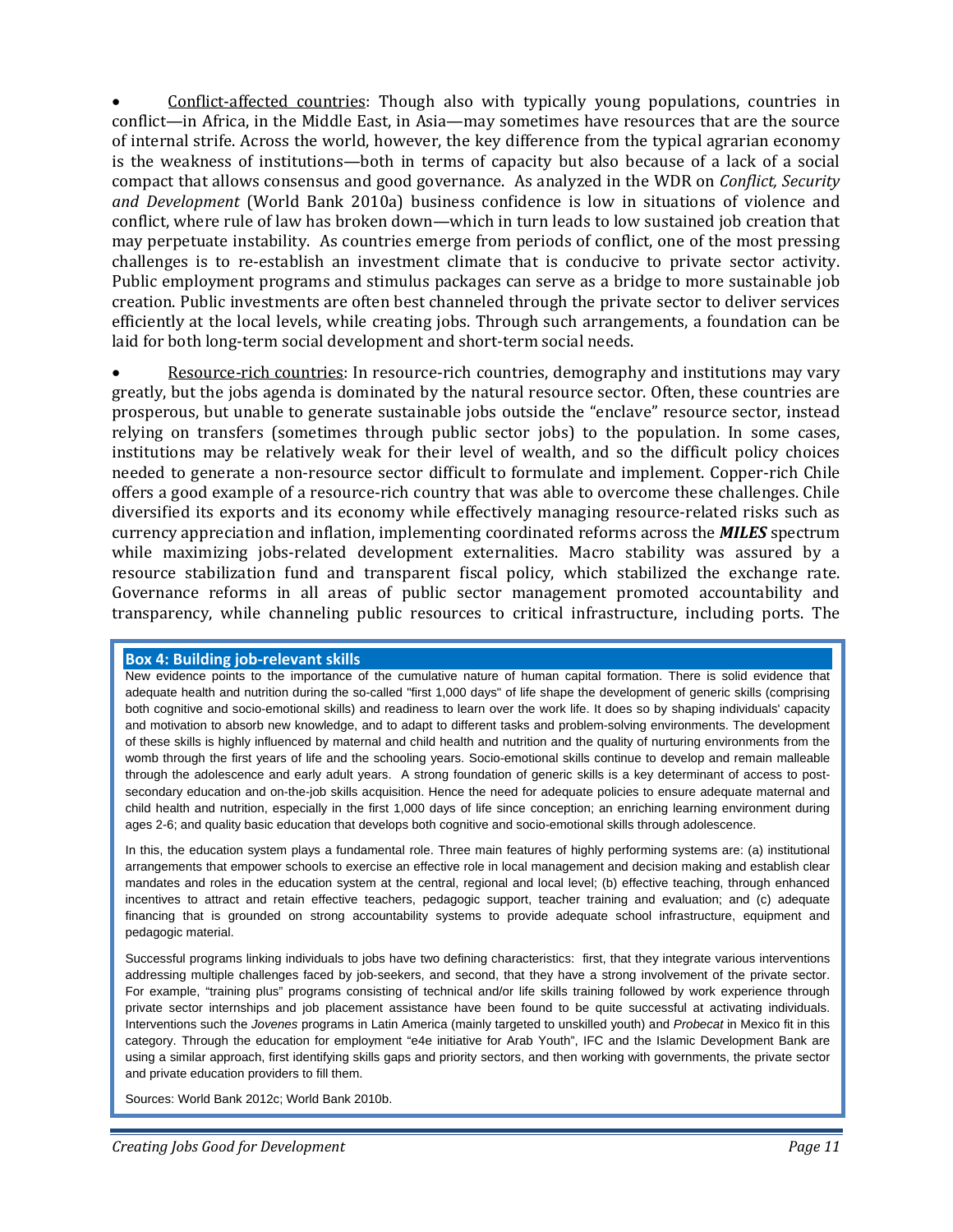regulatory environment was pro-exports, and built a conducive environment for foreign investment, thus supporting productivity spillovers from jobs connected to global markets. Labor policies have been kept "on the plateau", expanding social protection, especially to the poor, while maintaining competitive labor costs. And public funding for education almost doubled between 1990 and 2009, leading to an unprecedented expansion of secondary and tertiary education, and laying the foundations for future growth.

Urbanizing countries: In these countries, such as many in Latin America and Asia, increased productivity in agriculture has moved job-seeking populations to cities. Cities offer hugely positive drivers of job growth—links to value chains, agglomeration economies that drive innovation and the like. But the task for policymakers is to build sufficient institutional capacities in the cities to balance these positives with the possible negative externalities such as congestion, pollution and insufficient service delivery, to build a "virtuous cycle" of sustained urban job creation. Urbanization generates an increase in the demand for land, and clear definition of property rights along with robust systems for assessing land values are key for land redevelopment (an example is Korea, which during the 1970s encouraged the development of a cadre of property appraisers). This has to be combined with the development of connections -through reliable and affordable public transit and information and communication technologies (ICT). Finally, improvements in basic services (water, sanitation, electricity) are also essential both for enhancing firm performance and for improving workers' health and education. Providing effective jobs for women are a critical part of this agenda.

 Formalizing countries: In many parts of Latin America and Eastern Europe, reasonably well‐ developed institutions, urban job drivers and increasing prosperity have brought workers and firms considerable oversight and protection through formal regulations and social programs. The balancing act required for sustained job creation in these countries is to "keep on the plateau" in terms of labor policies, as discussed earlier—to improve coverage and benefits for workers, while not doing it so excessively as to derail the train of continued employment growth or increasing the incentives for informality.

 Aging countries, such as those in Europe and East Asia, share some of the characteristics of formalizing countries—with complex institutions, relatively high capacity and mostly urban populations, their major jobs challenge is to assure effective social protection and opportunities for

#### **Box 5. Pensions reform and lifelong learning in aging societies**

In fast-aging regions, such as in East Asia and Eastern Europe and Central Asia, aging poses many challenges—chief among them how to sustainably finance old-age protection, and, given shrinking populations, how to ensure that older workers have the skills and abilities to continue being part of the workforce.

In many Eastern European and former Soviet countries, an inevitable consequence of population aging is that, at current benefit levels, pension spending will have to rise to accommodate the increased number of elderly people. This is an especially huge challenge for countries with unfunded pay-as-you-go social security systems, in many of which pension spending is already substantial and a burden on public expenditures. Therefore, a number of countries in the region have begun aggressive pension reform, including through parametric changes (such as raising retirement ages to keep up with longevity, changing indexation formulas and so on). There have also been increasing discussions about modes of financing public systems, recognizing that high payroll taxes to finance pensions have led to increasing informality and work disincentives.

On the other hand, there is an increasing need to address the outdated skills of many older workers. Even though older workers are less likely to be unemployed, they experience longer unemployment and are more likely to be laid off from industries in structural decline. There are several promising experiences with adult education and training programs. In the United Kingdom and Denmark, a partnership involving ministries and adult learning stakeholders, including employers, provides lifelong learning opportunities for adults and youth and focus on the provision of 'life skills', including 'learning how to learn'. Countries like the Czech Republic and Poland have developed lifelong learning and human capital development strategies that make learning paths more flexible for adults by fostering recognition of prior learning, through the introduction of Qualifications Frameworks defined in terms of acquired knowledge, skills and competences. And companies, such as BMW in Germany, are finding new successful ways of engaging an aging workforce and adjusting the work-place to its specific needs.

Source: Chawla, Betcherman and Banerji (2007); Aedo and Arias (2012)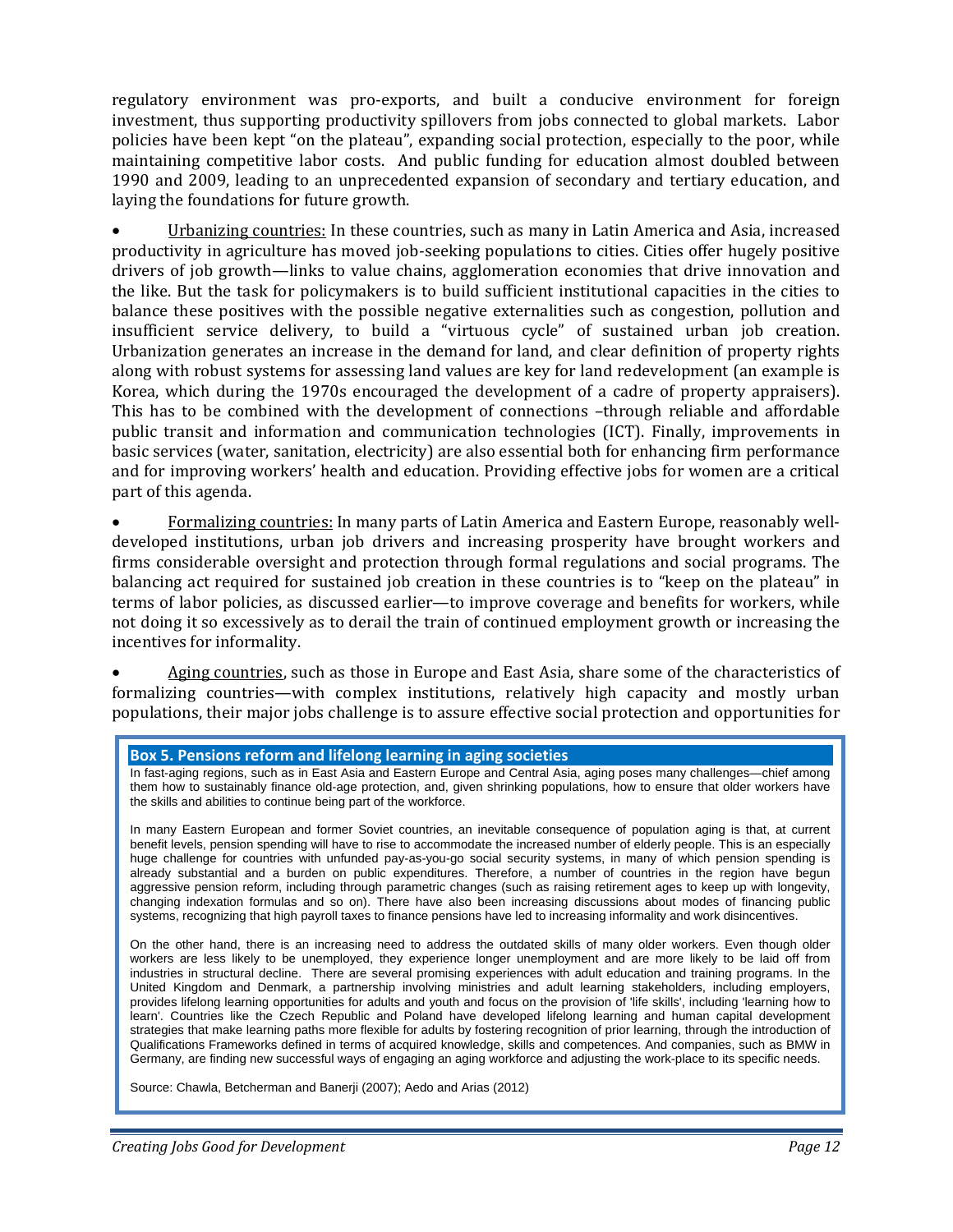their aging and shrinking populations. Providing and caring for a growing number of retired workers present a fiscal challenge, and part of the solutions there are to ensure that older workers have the skills and capacity to continue to work and contribute to production (see Box 5).

34. Small island nations are also a specific case, where geography is the determining factor hampering links to markets and integration with value chains. Migration is one of the major jobs options—such as being used by Tonga, which is actively using the Recognized Seasonal Employer program launched by New Zealand in 2007 to provide employment opportunities through migration, leading to higher remittances, improved knowledge of agricultural techniques, computer literacy, and English‐language skills.

35. **The "policy pyramid" for jobs described earlier is a critical lens to examine jobs policies in different contexts.** While these country typologies mostly speak to priorities, getting the fundamentals right is a critical agenda in most situations—to establish and maintain a stable macroeconomy in conflict-affected and resource-rich countries, to build rural roads and connections to markets in agrarian and urbanizing economies, to ensure reliable power supply in every part of the production process, to ensure the right type of basic education as the fundamental building block for job‐relevant skills in countries with demographic pressures, and to ensure rule of law and stability as part of the jobs agenda in conflict-affected countries. Getting labor policies right, and staying "on the plateau" are critical for formalizing and aging societies, but using active labor market polices in the short run, especially for vulnerable groups, may be important for groups as different as ex-combatants in countries recovering from conflict, women in urban areas and youth in countries struggling to create sustainable employment for them.

36. **The policy mix for jobs may also change over time—crises and disasters call for instituting atypical measures that may need to be removed or adapted once the crisis is over.** As in the current global slowdown, jobs policies in times of financial crises put a premium on restoring macroeconomic stability and confidence in the future and lowering investment costs for hiring firms, while preserving firm-specific capital embodied in formal jobs. Thus policies that subsidize jobs in firms, together with an expanded social safety net, can be warranted under the assumption that the crisis is temporary and that restored growth and job creation would eventually eliminate the need for such policies.

37. **Initial conditions also influence the precise channels of transmission of shocks during** *economic crises***, and thus affect the appropriate package of jobs measures.** In the aftermath of the global financial crisis of 2008‐09, different countries had different labor markets outcomes despite facing similar trade shocks. For example, Jordan and Costa Rica experienced similar declines in export revenues between 2008 and 2009 of about 15%, but Jordan's unemployment rate barely nudged up by 0.2 percentage points while Costa Rica's increased by over 3 percentage points; the exports of Mexico and Thailand both fell by about 17%, but the unemployment rate in Mexico rose by 1.5 percentage points while Thailand's rose by only 0.1 percentage points.20 Hence, the degree and structure of international trade, as well as labor‐market policies and institutions, are likely candidates to explain the notable difference in labor‐market responses across countries that experienced similar export contractions in recent years.

38. *Natural disasters* **entail a different set of jobs policies than do economic crises.** The premium in such situations is on quick, focused investment in restoring the physical and institutional infrastructure that may have been destroyed, so that the connections to workplaces and to markets, as well as the fundamentals of basic infrastructure and rule of law are reestablished. At the same time, public works programs (including to clear debris and to restore infrastructure) are important to maintain the human capital and provide basic incomes.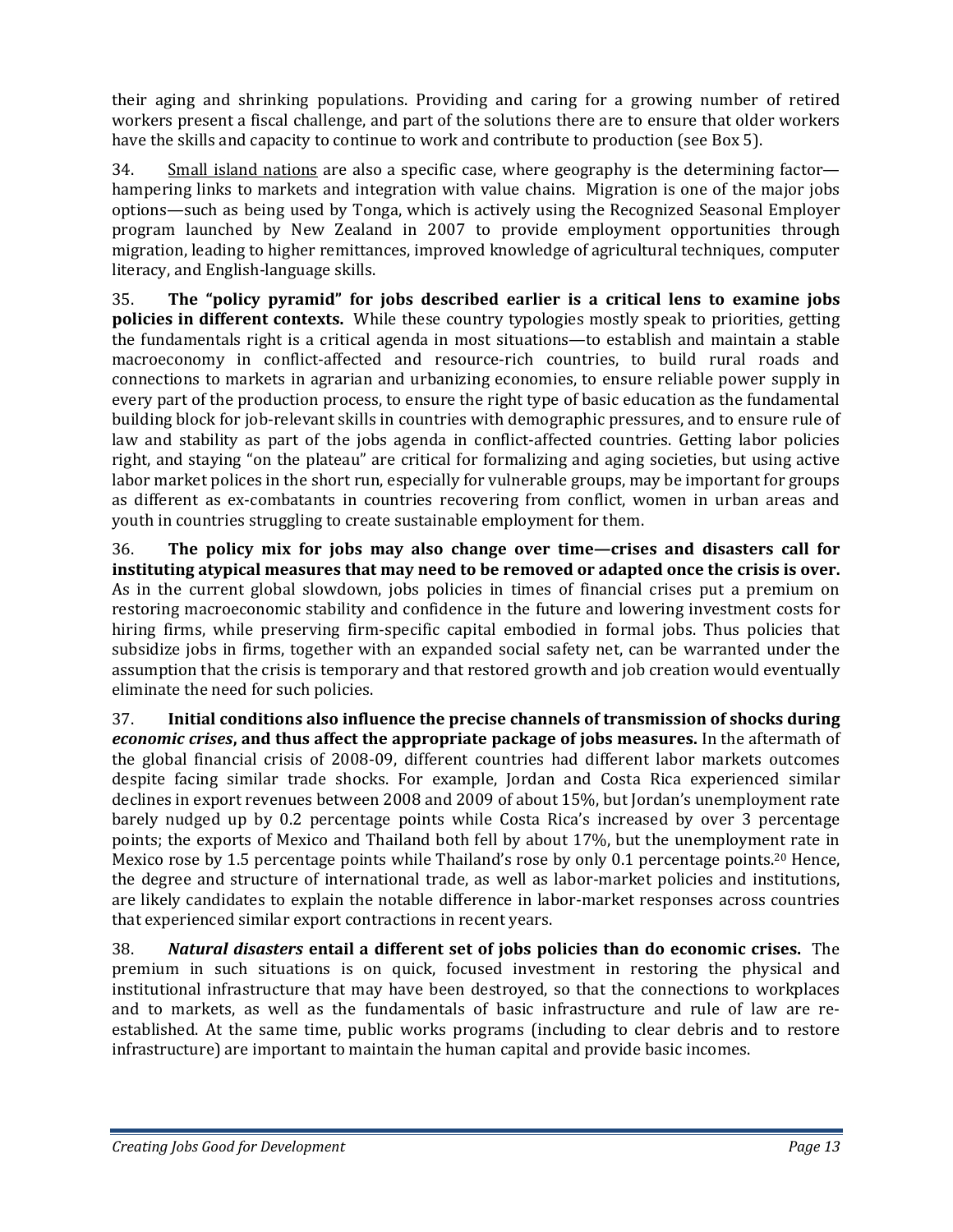### *6. The World Bank Group's Work on Jobs: Working with Client Countries on Prioritization, Diagnosis and Implementation*

39. **The World Bank Group (WBG) has played, and will continue to play, a catalytic role in helping partner countries develop and implement policies for jobs good for development.**  Jobs are central to the WBG's core objective of poverty reduction and improved living standards, and, as described in the *Jobs* WDR, a driver for the entire development process that is at the heart of the WBG's work with countries. To partner countries, the WBG brings an unique package of global development knowledge, evidence‐based analysis, technical assistance and capacity building, and financing for both the public and private sectors through leveraging the comparative advantages of its IBRD/IDA, IFC and MIGA branches.

40. For private sector development as a major driver of jobs (as synthesized in the paper "*World Bank Group Innovations in Leveraging the Private Sector for Development*" discussed at the April 21, 2012 Development Committee Meeting), the WBG provides financial support to country governments and private enterprises, knowledge and advisory services, with growing volumes of IBRD/IDA yearly commitments of loans aimed specifically at improving the investment climate, strengthening financial markets and building infrastructure for trade and private sector activity and analytical and advisory work provided by both the World Bank and IFC. Between FY06 and FY12, IFC has increased its commitments from \$8 billion to \$15.5 billion per year, and increased its mobilization of additional resources to \$4.9 billion—with the beneficiaries of this financing, in turn, providing 2.2 million jobs. During the same time, MIGA grew its issuances by 50 percent in support of foreign direct investment, from \$1.4 billion to \$2.1 billion.

41. **The WBG can work with partner countries in all three of the areas necessary for action on creating jobs: prioritization, diagnosis and implementation.** Countries interested in putting jobs at the center of development policy need to explicitly *prioritize* their policy objective in terms of what types of jobs are needed in the short run and over time, and the accompanying policy mix to achieve these goals. This requires a clear understanding of the particular jobs challenge for the country—including those posed by longer term factors such as changing demographics, trade patterns and technology. Countries also need to *diagnose* the most important constraints to job creation (which may differ in the short‐ and long‐terms) and design appropriate policy packages. This requires the application of tools that identify binding constraints to job creation (including around political economy and institutions) and reliable data to underpin those diagnostics. And finally, countries need to have the capacity and coordination mechanisms to *implement* the policies to lift the constraints to job creation—including creating political and social consensus and support around the specific jobs agendas.

42. *First,* **for countries where jobs are a central development priority, the WBG uses its Country Partnership Strategy (CPS) or Country Assistance Strategy (CAS), which can provide an useful initial framework for policy dialogue around** *priorities***, and for identifying the WBG's role in realizing them.** This entails elaborating a clear understanding of the particular jobs challenge facing the country (such as those explored in the country typology earlier), including those posed by longer term factors such as changing demographics, trade patterns and technology. A coordinated jobs‐focused approach has been helpful in paving the way for jobs‐oriented reforms in several countries, including today's industrialized nations. A recent example is the Korean government's 2010 "National Employment Strategy 2020 for the Balance of Growth, Employment and Welfare." The strategy is based on an analysis that for Korea, there was a mismatch between relatively strong growth and the inability of women and men—especially youth—to find proper jobs. The specific constraints that were identified, using good quality Korean data, were the need to directly involve the private sector as a collaborating partner to implement economic and industrial policies in a job‐friendly manner; the need to improve flexibility and fairness in the workplace through changing labor regulations (including a mandatory 40-hour workweek for all firms and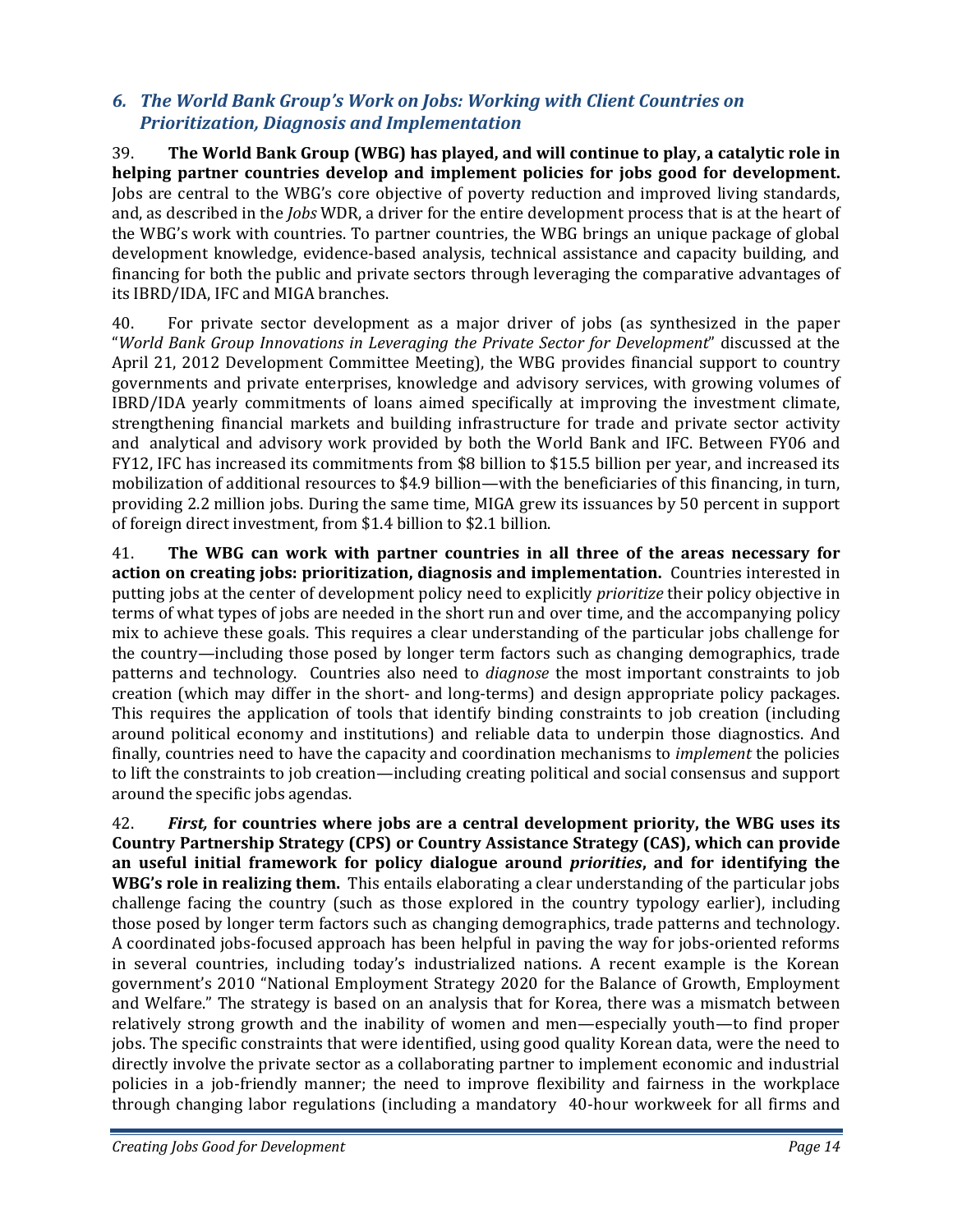more flexible hiring practices); the need for more flexible part-time work arrangements and training programs to increase labor force participation and skills of women, youth, and older workers; and social protection reforms that facilitate transitions from welfare to work. <sup>21</sup>

43. **For countries that want to use the "jobs lens" as a driver of their development imperatives, therefore, the CPS can provide an organizing structure within which to articulate priorities and programs towards that end.** This, for example, was the case with *Turkey* during the decade of the 2000s. Employment generation has been a constant objective and priority for policy action for Turkey during the last decades—being prominent in both the Seventh Five Year Development Plan (for 1996‐2000) and the Eighth Development Plan (2001‐07). In the Ninth Development Plan (for 2007‐13), increasing employment was ranked second out of five main economic objectives. The CPSs that Turkey has had with the WBG have thus explicitly underlined the jobs lens as one of the key elements of the partnership. Accordingly, with better employment outcomes as the objective, the WBG has worked with Turkish authorities on a wide range of sequenced reforms—combining analytical pieces, development policy operations, private sector financing and capacity building. The work concentrated in earlier years on macroeconomic stabilization and accompanying structural reforms. It then sequentially moved to financial sector reforms, governance and other investment climate issues, reforming labor market regulations and active labor market programs, improving education, and consolidating social protection. Youth employment and improving women's participation in the labor force have been particular issues that have been part of the dialogue on appropriate reforms.  $22$  This broader CAS agenda was supported through WBG work at the company level. For example, given that women own 40% of businesses but only 15% have access to bank finance, IFC worked with client banks to increase such financing. These first "banking on women" projects in this region are expected to support financing to at least 600 women-owned SMEs by 2015, helping this under-served group expand their businesses—and to create jobs.

44. As another example, *Rwanda's* jobs focus was also on exports (such as of coffee) but its jobs agenda had to balance short-term imperatives with building long-term fundamentals. The jobs that were needed immediately were for ex-combatants, in order to quickly build social cohesion, trust in institutions and rule of law. The government worked with the WBG and other partners on the Rwanda Demobilization and Reintegration Program, which supported reintegration and demobilization of former combatants. At the same time, the WBG, through the Investment Climate Reform Program, helped Rwanda put in place strong longer‐term measures to reform regulations and the business environment. This has helped Rwanda became a top performer in terms of its investment climate. A recent evaluation estimated that the various investment climate reforms helped create between 15,000 and 17,300 jobs—while acknowledging that attributing job creation to any specific reform is difficult.<sup>23</sup> The WBG also made strong investments in infrastructure (especially transport and energy), rural development and human capital. These have yielded results in terms of jobs over the medium term (especially in the flourishing coffee export sector) and potentially in the future.24 IFC, through the Rwanda Entrepreneurship Development Program, continues to provide support for the growth of smaller businesses, with training and tools to improve entrepreneurial skills. It also supports private investments, such as investments in the only five-star hotel in Kigali, where a 2011 evaluation showed that the hotel has supported over 1,100 direct and indirect local jobs.

45. *Second,* **when priorities are set, the WBG can help countries to** *diagnose* **the most important constraints to job creation (which may differ in the shortterm and the long run), and to design appropriate policy packages across the sectors bringing to bear its global knowledge about "what works".**  This requires the application of tools that identify binding constraints to job creation (including around political economy and institutions). This analysis is especially important when barriers to job growth differ from the broader constraints to economic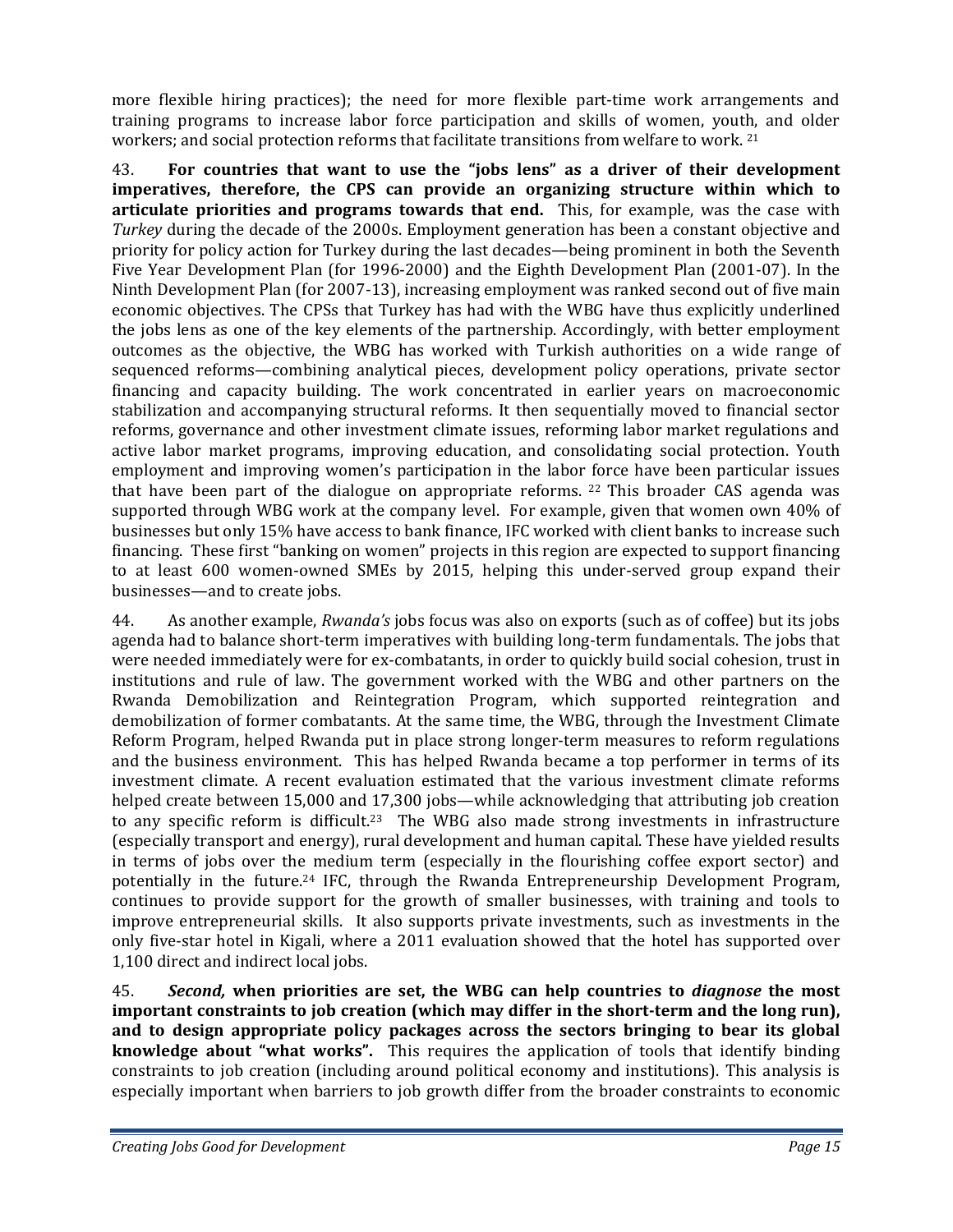growth or when they are linked to distortions or externalities—for example, how to specify the net loss in jobs that may occur when energy subsidies lead to adopt capital-intensive technologies. Binding constraints to the creation of jobs that are good for development may reside in the fundamentals of the economy, in the labor policies or in legal barriers and social norms, as it is often the case when the focus is on jobs for women. Thus, the diagnostics need to be comprehensive and extend well behind the labor market. The WBG, operating across sectors ranging from economic policy to agriculture and infrastructure, to private sector development and financing, to human development, is uniquely placed to provide this multisectoral lens to the job creation puzzle.

46. **Such analyses cut across all sectors and try to determine the constraints most binding to creating the right types of jobs—and offer policy options based on global knowledge on effective interventions** (see, for example, Box 2 earlier on evidence from investment climate reforms). The recent *Indonesia Jobs Report* is a good example of such a cross‐sectoral jobs study. It identified the creation of poverty-reducing job opportunities and the realization of the demographic dividend as the key jobs challenges for Indonesia, and the report's analysis of the various constraints generated recommendations for much‐needed reforms of labor policies and programs (the middle layer of the policy pyramid in Figure 2). However, it also emphasized a renewed focus on the "fundamentals" in terms of improving infrastructure and the investment climate, together with reforms to improve the quality of education.25 Similar reports based on the *MILES* framework have also been done in *Serbia, FYR Macedonia, Lebanon* and *Tunisia*. Comprehensive labor market diagnostics have also been the focus of the Country Economic Memoranda of countries as diverse as *Pakistan* and *Thailand,* and of Poverty/Equity Assessments in *Bangladesh, West Bank Gaza, Colombia* and *Senegal*. These assessments, usually carried out in close partnership with national experts and statistical agencies, have laid the foundations for subsequent policies. Cross sectoral diagnostics of market and policy distortions associated with spatial and structural transformations of countries can be useful in assessing non labor market challenges that have significant bearing on jobs - particularly those that can generate positive spillovers. The WBG's Urbanization Reviews are cross-sectoral diagnostics of the urbanization process; 10 such reviews have been completed and 4 reviews (in *Nigeria, Philippines, Tunisia* and *Turkey*) in the coming year will pay particular attention to examine how land use and urban transport policies affect labor market opportunities, and identify specific interventions that can improve labor market outcomes.26

47. *Third,* **the WBG is uniquely placed to leverage both the public sector and private sector to implement the specific sectoral policies and multisectoral policy packages and to make the critical investments that will lift the constraints to job creation.**  The WBG's partnership with countries and private firms involves not just helping to identify the relevant policies and secure adequate financing, but developing the capacity to plan and implement policies and projects in a meaningful, measurable and cost-effective manner.

48. **Crosssectoral jobs agendas in countries can be supported by multiyear policy advice provided through IBRD/IDA development policy operations, technical assistance or IFC advisory services.** These help governments and policymakers address specific binding constraints to broad and sustained job creation, and can bolster the government's ability to enact complex and interconnected series of reforms that are needed to effectively address their jobs agendas. The series of jobs-related Development Policy Loans (DPLs) described earlier for Turkey, or the sustained efforts to improve the investment climate, support entrepreneurs and support private investment in Rwanda are good examples of such multi-year support. As another recent example, to help create jobs through effective urbanization policies, *Colombia* has requested a Productive and Sustainable Cities DPL to enhance productivity, sustainability and inclusiveness of Colombia's urban system. To prepare this policy loan, the World Bank team worked across sectoral boundaries to put together a program that brings together multiple sectors including urban development and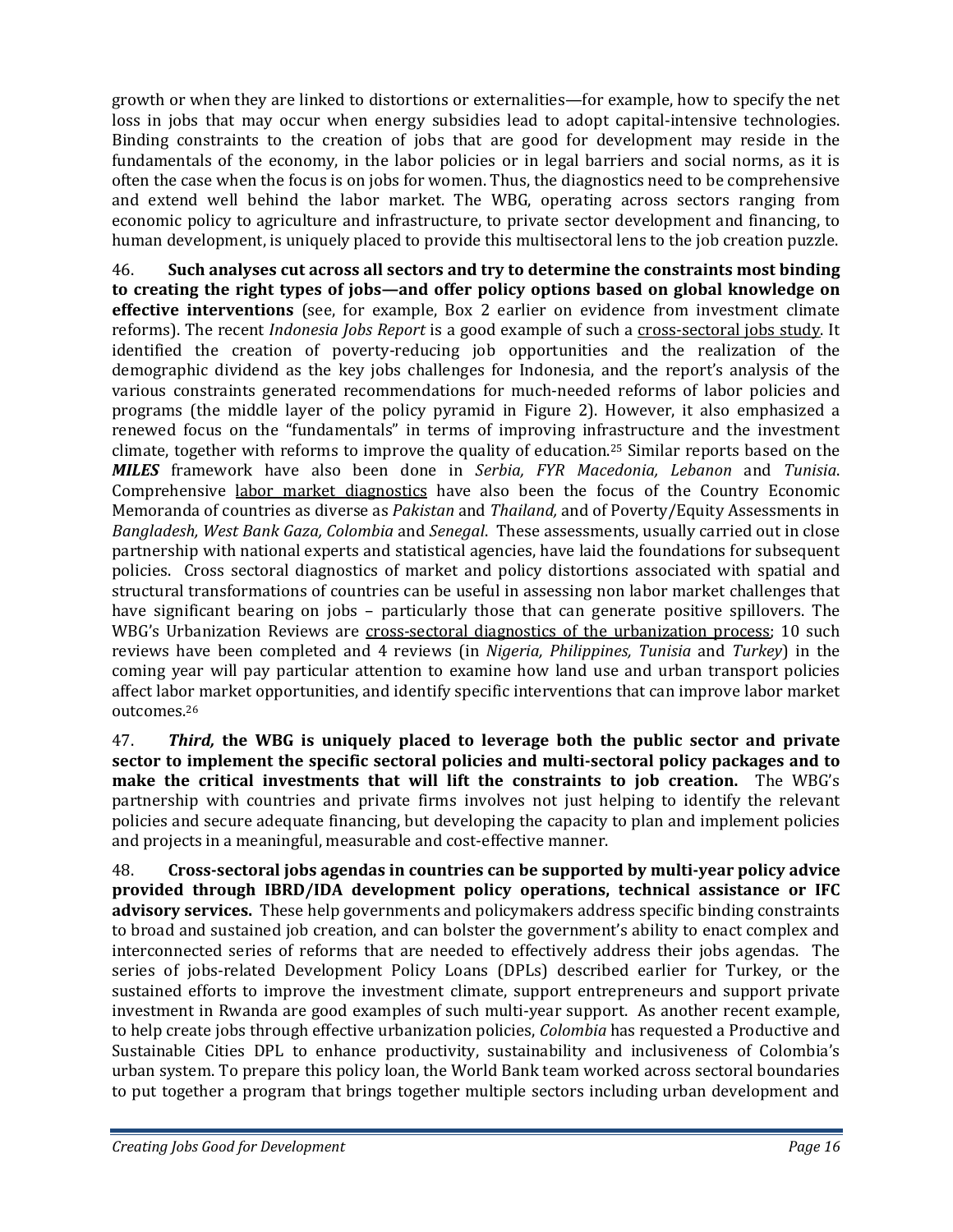housing, urban transport, logistics and connectivity, water and sanitation and disaster risk management. Additionally, the proposed DPL program reinforces linkages with additional areas of World Bank Group engagement in Colombia, including IBRD support for public sector management and sub‐national capacity building and advisory support from the IFC towards that structuring of connective and logistics infrastructure concessions.

49. **IFC provides advisory services to governments, industries and companies, focusing on improving the investment climate, publicprivate partnerships, access to finance, and sustainable business advice.** The support to DCM Shriram Consolidated Limited (DSCL), a sugar producer in one of the poorest states in *India*, illustrates how combining investments with advice can help improve livelihoods of farmers. IFC supported DSCL in working with a total of 2000 existing sugarcane farmers, with plans to scale up to its broader 150,000 farmer supply chain. By June 2012, over 50 DSCL extension workers who were trained have reached out to 50,000 farmers in the supply‐chain of DSCL, and more than 13,000 farmers have been trained on new package of practices. IFC is now scaling up this experience with six leading sugar companies in the country. Another example is IFC's advice, between 1999 and 2001, to assist the Government of Pernambuco, *Brazil*, in the establishment of a container terminal in the Suape port through a Public Private Partnership (PPP). A 2011 evaluation found that while direct employment effects were small, an estimated 6,200 jobs were created due to the new transport capabilities, allowing the expansion of firms in the regional economy. Almost 80% of firms reported that the new container terminal was important or indispensable for them in terms of location. Lessons from evaluations like this one inform IFC's ongoing operations, for example its support for the expansion of the container terminal in *Togo*.

50. **The WBG also works with clients on jobs interventions targeted to removing barriers in specific sectors or for specific groups.** For example, in agriculture, an essential pathway to increasing productive jobs lies in targeted interventions in the agribusiness industry, which can bring together infrastructure investments, policy reforms and support value‐chains. One example is the FELDA palm oil land bank experiment in *Malaysia*, which has significantly improved rural living conditions and created at least 150,000 direct and indirect jobs. By focusing policies and investments along the palm oil value chain in one region (milling, fracturing, edible oil refining, shipping and dedicated financial services), it enabled major employment creation upstream and downstream, along the whole value chain. Similar agribusiness projects are ongoing elsewhere, as in the Ninh Thuan agri‐cluster project in *Vietnam* and in Pran, a leading agribusiness firm in Bangladesh.<sup>27</sup> The idea is the same: designing policy packages, often sector-specific, that are tailored to the local conditions and economic and demographic structure of a country or a region in a country, in order to maximize sustainable job creation. Another priority area for the World Bank Group is improving access to infrastructure, especially access to power. The WBG often advises governments on legal and regulatory changes that may be necessary to allow and attract private investment in the sector. An example is a 2011 investment by IFC and guarantee by IDA to support *Cameroon*'s biggest independent power producer, which followed several years of sustained World Bank Group efforts in the sector. Improving reliability of power supply has been shown to significantly improve growth in output and jobs.

51. **There are also ways in which the WBG can help design and implement jobs programs to help specific disadvantaged groups.** The World Bank's fee‐based policy advice in *Slovakia* and *Latvia* and a results‐based lending operation in *Romania* are helping develop policies for the inactive and long-term unemployed (including women and the Roma population) through examining the tax and benefit incentives built-in social assistance programs, and suggesting redesigns of key parameters, institutional and implementation arrangements such as eligibility and benefit rules, and weak links between social assistance and employment offices. In Tamil Nadu, *India*, the state government has worked with the World Bank in its Vazhndhu Kaattuvom Project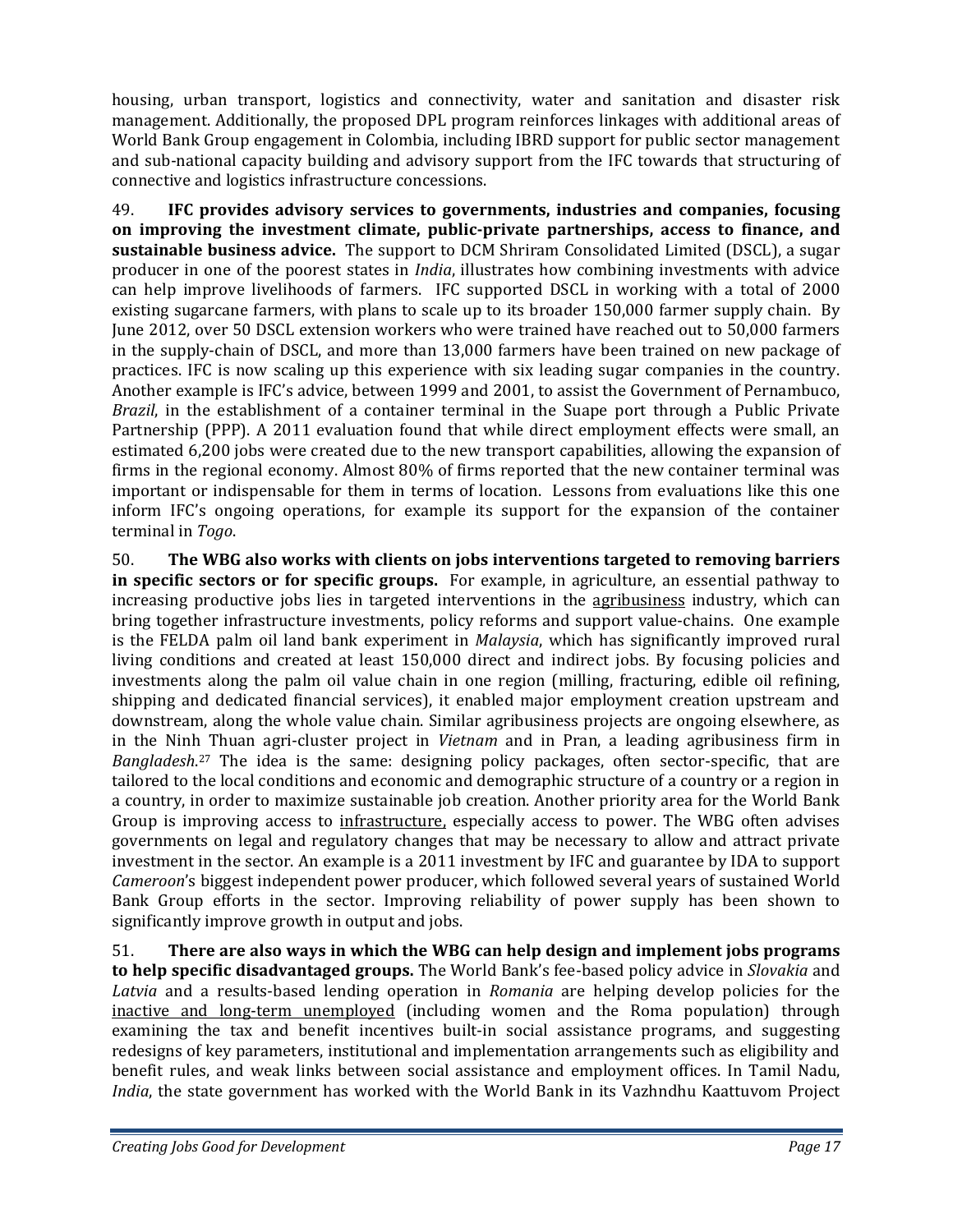(VKP) project, which is focusing on training rural youth and the poor for jobs in the manufacturing and service sectors among other ways to improve livelihoods. As a result of the program, large multinational companies such as Nokia and FoxConn have already recruited over 2,200 economically disadvantaged youth, offering them around US\$100 after training. In most households, youth employment has almost doubled the family income. As of April 2012, 143,000 out of 171,000 trained youths were employed; 46 percent of them were female. Again, in several African countries rebuilding after war, the World Bank has joined with other donors to support programs that help young ex‐combatants find work—through training programs and through directly employing them in public works to rebuild infrastructure. In *Sierra Leone*, a Bank‐ sponsored program is providing technical training, business development support, coaching, and other life skills training to 1,500 youth—many of them ex-combatants—who already have a microenterprise or are interested in self‐employment.

52. **A specific goal for IFC is helping micro, small and medium sized enterprises (MSMEs) obtain access to finance.** With MSMEs creating numerous jobs in developing countries, helping them grow can foster jobs good for development in many countries. IFC works both through helping to improve the legal and regulatory framework for financial markets, setting up collateral registries and credit bureaus, and investing in and providing advice to financial intermediaries. In 2011, IFC's financial intermediary clients provided some 23 million loans to MSMEs, and a recently completed study estimated that these MSMEs in turn employed some 100 million people. Improved access to finance tends to be associated with higher levels of economic and job growth, with a case study in *Sri Lanka* showing that SMEs receiving finance—mostly for expansions and new technology—had job growth of 12%, about twice the country's average (though, of course, finance was not necessarily the sole reason for faster growth).

# *7. Improving EvidenceBased PolicyMaking: The Agenda Ahead on Global Public Goods on Jobs*

53. **Although the WBG is wellplaced to help countries on their jobs agenda, there are three broad areas of jobsrelevant global public goods with still significant gaps for evidencebased solutions for jobs. These are adequate and timely data, crosssectoral diagnostic tools, and a smooth flow of practical knowledge on country experience.** The WBG, as well as global donors, partners and international organizations, need to invest deeply in these three areas so as to fully equip developing country policymakers to make the critical decisions they need to create good jobs for development.

54. **Evidencebased policy decisions require improving the availability, quality and harmonization of data that can support detailed jobsfocused analyses.** And this poses three global challenges: to ensure that the right kinds of data are being collected; to improve statistical capacity and commitment to collect and openly share these data in developing countries; and to improve the coordinated use of the different types of data (individual, household, firm and macro) needed to investigate jobs.

55. **There is still much that needs to be done in improving the quality and availability of data, especially in developing countries.** As described in detail in Box 6 later, the agenda includes systematically including appropriate worker-oriented modules in household and enterprise surveys; improving the population of enterprises from whom data is collected; and the regular use of common enterprise identifiers. For many developing countries, especially lowerincome ones, there is also a multi-year need to strengthen the capacity and resources of national statistical agencies, to regularly and reliably collect data and to promptly and publicly share the data collected.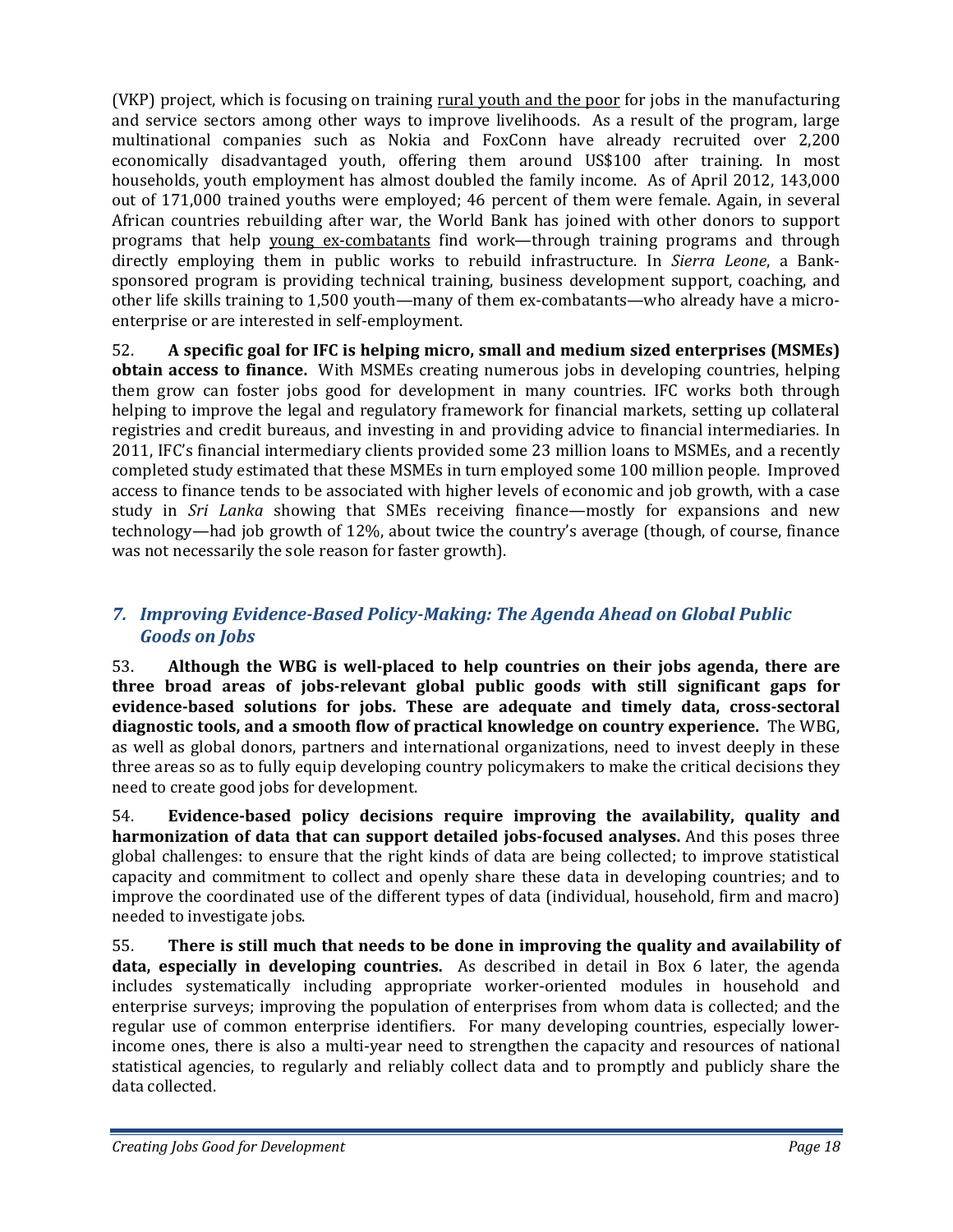56. **To fully capture the multisectoral nature of job creation, different types of data from various sources need to be combined.** This means bringing together information on the types of jobs workers seek, the skills they bring, the skills and characteristics demanded by firms, and labor market processes that match workers with jobs. And it means having the data to understand the determinants of firm entry and expansion, their choices of technology and their performance. The new Bank Group jobs data portal (datatopics.worldbank.org/jobs), for the first time, brings together available jobs‐related data from across the sectors.

57. **Given the crosscutting nature of jobs challenges, better crosssectoral diagnostic tools are also needed to help flesh out possible solutions.** Many of the issues relevant for jobs are typically analyzed in core World Bank Group country analytical products (such as poverty assessments, growth diagnostics, investment climate assessments, country economic memoranda, gender assessments, labor market assessments, youth employment reports, green growth diagnostics and so on). However, the focus of these products on jobs would be facilitated by the availability of better-developed diagnostic and analytical tools. These would need to use fully multisectoral lenses to profile and benchmark progress towards job creation—and to analyze, evaluate and develop policy priorities from a jobs perspective. For instance, an innovative way to assess worker skills demanded by exporting firms is to combine labor force survey data with information on skills demand collected from surveys of private sector firms, together with administrative data from customs, which track firms exports by product, price (unit values), and export destination. World Bank research on Argentine manufacturing firms has shown that firms exporting to highincome consumers in Europe or the United States demand relatively more skilled workers and highly educated workers than firms that export the same product but to neighboring emerging markets.<sup>28</sup> But such multi-sectoral analyses are typically rare in much of the developing world.

58. *ADePT Labor* and the soon to be released *Business Diagnostics and Dynamics Tool (BuDDy)* are new tools from the World Bank that begin to develop the pre‐conditions for such multi‐sectoral analyses. ADePT is a user‐friendly software package that derives basic diagnostics on jobs and earnings from household surveys. BuDDy, developed by the WBG operational teams working on Uganda and Moldova, uses pre‐existing and nationally representative business registers and national accounts surveys to get quickly to facts about the links between business growth, productivity, investment and job creation, so as to diagnose desired policy reforms. These are useful early instruments, but work is beginning in the WBG to develop more and better tools that can be embedded into existing sectoral diagnostic instruments, so as to be able to identify complementary interventions needed from other sectors.

59. **The final part of the agenda ahead is to better share country experiences and to involve national stakeholders towards collective decisions on jobs good for the country's development.** Recently, the WBG initiated the Jobs Knowledge Platform (JKP, www.jobsknowledge.org), which can facilitate the global conversation around data improvement around jobs. The JKP brings together country representatives, World Bank Group staff and external partners, to coordinate jobs data efforts, discuss priority variables and sampling recommendations, and standards for access (as well as to facilitate knowledge exchanges about research findings, political economy and private sector perspectives on jobs). Such shared knowledge and combined problem‐solving—nationally with country stakeholders including private firms and civil society, and internationally including other organizations such as the ILO, IMF, UN organizations and regional banks—is essential to build the best knowledge and capacity to address this complex issue.

60. **A critical part of national capacitybuilding processes is learning from the experience of other countries**. This is also because, in many cases, the most important constraints to jobs policies are not the lack of strategy or diagnostics, but political economy. And some of the best sources of knowledge to inform possible policy choices come from other countries' experiences in similar situations. The World Bank Group can support such conversations—both on specific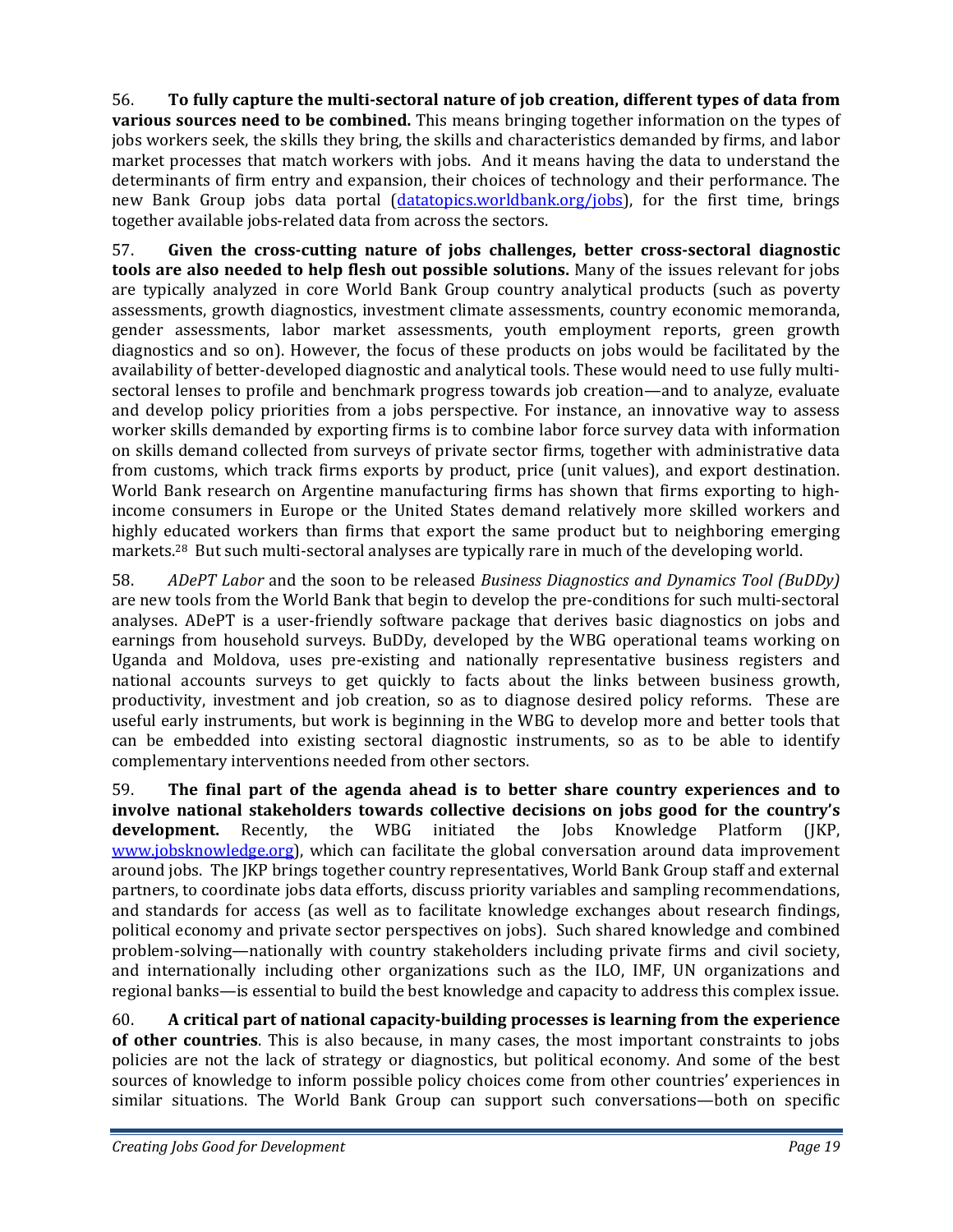strategic challenges as well as on political economy issues—through facilitating South‐South dialogue with relevant partners.

61. South‐South conversations can also lead to opening specific policy avenues. As an example, through the World Bank Institute's South‐South Experience Exchange facility, *Haiti* has benefited from Brazil and Korea's experiences with export-oriented garment production, identified as one of Haiti's jobs priorities. Several Korean and Brazilian firms recently visited Haiti to assess potential business opportunities. Their subsequent report on employment and investment opportunities and technology transfer between these countries has spurred the development of policies promoting the Haitian apparel sector in Asia and Latin America; this is expected to lead to more of this kind of job in Haiti.<sup>29</sup> The World Bank Group can also support such joint learning at different levels, through capacity‐building efforts anchored around the already existing Jobs Knowledge Platform and a range of learning and e‐learning activities.

**62. A global conversation focusing on these issues and sharing experiences on how to best address different country priorities on jobs will be central to developing effective ways to foster jobs good for development.**

# *8. Questions for discussion:*

- *1. What role would policymakers want to see the World Bank Group play—in terms of global knowledge, policy advice, financing and capacitybuilding—in helping partner countries promote jobs good for development?*
- *2. How can the global public goods around data and multisectoral analytical tools be best supported?*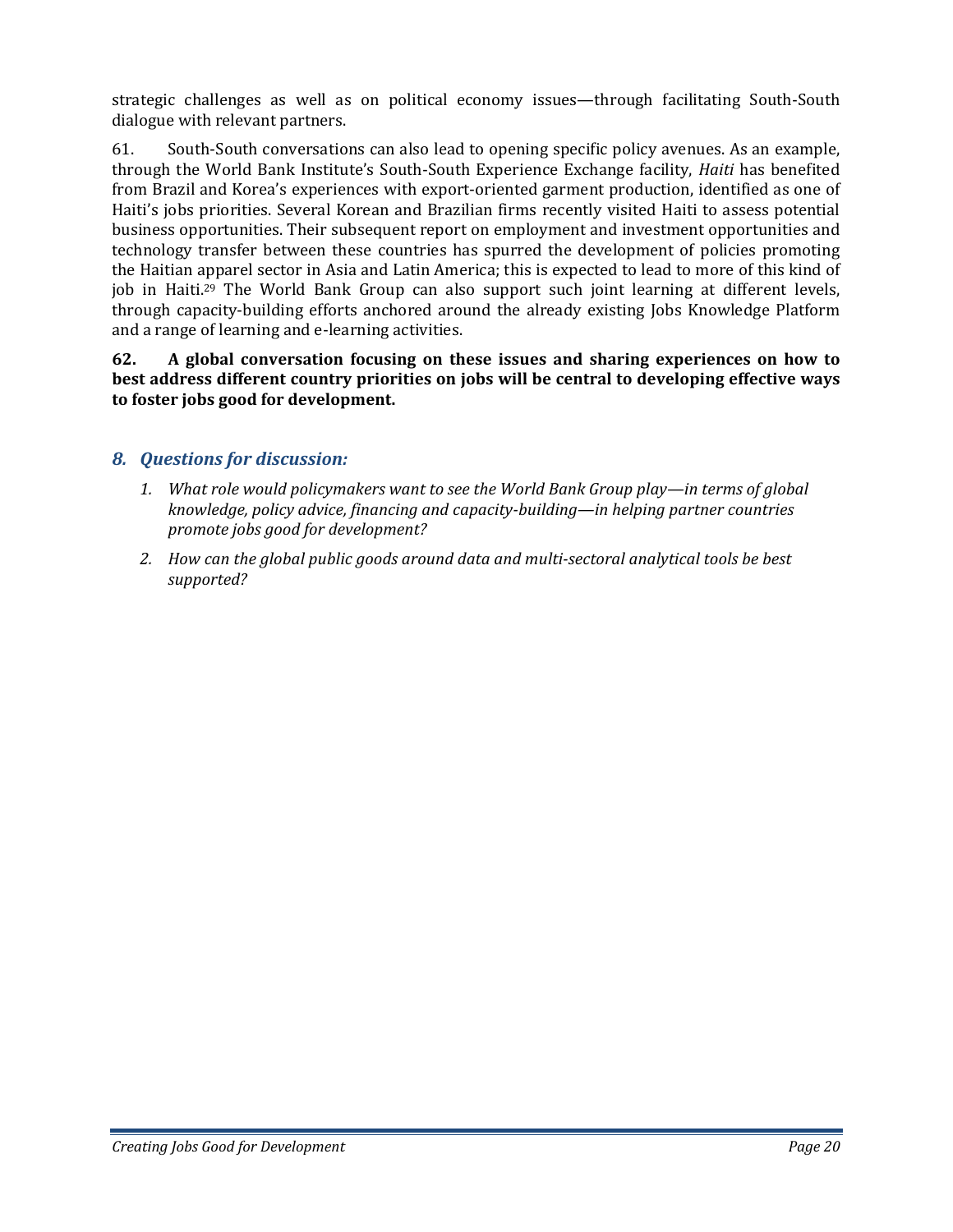#### **Box 6: Ensuring adequate data for the proper analysis of jobs policies**

Is the right data available? There are several data sources that provide information on the self-employed, wage workers, owners of household-enterprises (primarily informal) and formal enterprises (of a minimum size).

- Household surveys and labor force surveys are administered in most countries, and in many middle income countries on a regular basis. Some surveys include household enterprise modules.
- A limited number of middle income countries have panel surveys of firms or firm census data (although usually with a minimum threshold of employees)
- The World Bank's Group's Enterprise Surveys provide information on employment and firm performance for formal firms, with some panel data available.
- The Jobs Databank (datatopics.worldbank.org/jobs/) provides online access to multi-sectoral aggregate data on employment indicators, firm entry, human capital indicators, business environment measures, labor policies and institutions and structural indicators of the economy.
- In-country administrative data: when the databases from the relevant agencies (registry, social security and taxes) are connected, then governments can use matched firm-employees datasets to monitor formal job creation and destruction in the business sector.

Where are the gaps in the data? There are still holes in the types of enterprises covered and in the ability to look at changes over time using either enterprise or household surveys. There are also few examples of datasets that combine employer and employee data that would allow a joint analysis of labor demand and supply issues. The range of variables collected could also be improved and standardized.

- Many low income countries do not have a regular firm census (and countries with such data severely restrict access to it). Thus, there is need to build statistical capacity to carry out such surveys, and to provide researchers arms-length access to the data so that analysis can be done while preserving the confidentiality of individual records.
- Countries that do collect employer data often collect employee data too. However, the two types of data are rarely merged. Allowing employer-employee matched data would allow for detailed human capital information to be analyzed in conjunction with firm performance measures. Administrative data matching employers and employees would offer the most comprehensive panel databases of formal employment in the enterprise sector. But these require that the relevant agencies be computerized and connected through a common enterprise identifier.
- There is very little panel data available outside of national firm census data. The Enterprise Surveys do have some panel components, but the waves are often 3-5 years apart and do not always cover all of the initial wave and cannot always identify firms that exited from those that did not participate an additional time. Likewise most household surveys have a limited panel dimension; some do follow households over several quarters, but the household enterprise modules almost never have panel data. This makes is hard to study determinants of entrepreneurship, employment responses to shocks, transitions across employment categories etc.
- Larger household enterprises and smaller non-household enterprises tend not to be covered by either instrument. The Enterprise Surveys sample based on enterprises located in market areas and the household surveys enterprise cover family run enterprises, primarily those run out of the home. If the two types of surveys were fielded together, samples could be designed to cover these missing types of enterprises.
- Additional dimensions to capture: The WDR expands some of the dimensions in which jobs can matter, particularly on the social cohesion dimension. New questions may need to be designed to capture these indicators.

How can the gaps be filled? There is scope within existing instruments to address some of these gaps by expanding the questions asked and by expanding sampling methodologies.

- a) Enterprise Surveys ask about the number of employees, the gender of the senior management and owner. They will need to include a *more detailed labor module* (now available), with employment broken down by category of jobs and gender, information on which types of workers get training and from what source, and the time to fill vacancies.
- This can be complemented by administering *a worker survey* in conjunction with the Enterprise Survey, selecting 10 workers in the enterprise to complete a survey of their educational and training background, family characteristics and work history. This (piloted in some African countries among others) allows for an analysis of a broader set of human capital measures along with firm performance measures.
- The Enterprise Surveys target formal firms in urban areas, with a minimum size of 5 employees. The same instrument, however, can be used to capture *small firms and unregistered firms (*which require a few adaptations of the instrument). This has been demonstrated in a few countries in Sub-Saharan Africa, where surveys have been specifically administered to "micro" enterprises with less than 5 employees. Surveys of informal enterprises have also been conducted in a handful of countries. With selected industrial/market areas, a census of enterprises is taken, regardless of size or formality to provide the sampling frame. With additional resources, enterprises in more rural or peri-urban locations could be included too.
- b) Household surveys can have enterprise modules. However, the content of the modules vary greatly across countries. More needs to be done to standardize the information that is collected and to encourage more countries to include this module in their surveys
- Finally, countries could put in place common enterprise identifiers that are used jointly by the registrar's office, the tax authority and the social security or labor administrations, in order to enable connectivity between employers' administrative databases and workers databases. These would offer governments comprehensive matched employer-employee databases to track formal employment dynamics in the enterprise sector.

Source: Authors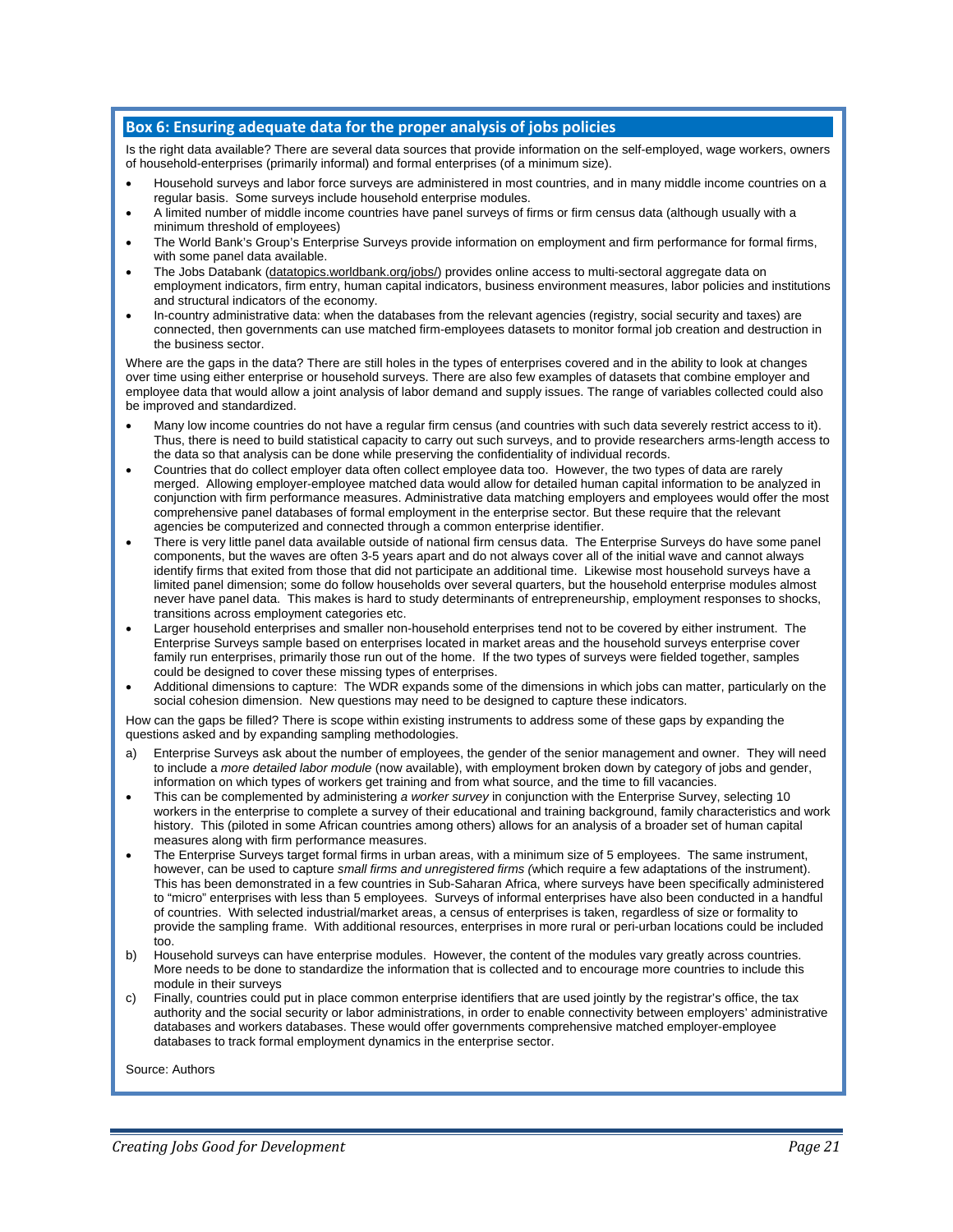### **REFERENCES**

- Aedo, Cristian and Omar Arias. 2012. "Can you teach an aging brain new skills?" http://blogs.worldbank.org/voices/
- Ahsan, Ahmad and Carmen Pagés.2009. "Are all labor regulations equal? Evidence from Indian manufacturing," *Journal of Comparative Economics*, Elsevier, vol. 37(1), pages 62‐75, March.
- Botero, Juan, Simeon Djankov, Rafael Porta and Florencio C. Lopez-De-Silanes. 2004. "The Regulation of Labor," *The Quarterly Journal of Economics*, MIT Press, vol. 119(4), pages 1339‐1382, November.
- Binswanger, Hans P., Shahidur R. Khandker and Mark R. Rosenzweig. 1993. "How Infrastructure and Financial Institutions Affect Agricultural Output and Investment in India". *Journal of Development Economics* 41, 337‐366.
- Brambilla, Irene, Daniel Lederman and Guido Porto. 2012. "Exports, Export Destinations and Skills." *The American Economic Review*, forthcoming.
- Branstetter, Lima and Venancio Taylor. 2010. "Do Entry Regulations Deter Entrepreneurship and Job Creation? Evidence from Recent Reforms in Portugal" NBER Working Paper 16473, October 2010.
- Calderón, César, Alberto Chong and Rodrigo O. Valdés, 2005. "Labor Market Regulations and Income Inequality: Evidence for a Panel of Countries," Central Banking, Analysis, and Economic Policies Book Series, in: Jorge Restrepo, Andrea Tokman, Norman Loayza and Klaus Schmidt‐Hebbel (eds.), *Labor Markets and Institutions*, edition 1, volume 8, chapter 7, pages 221‐279. Central Bank of Chile.
- Chawla, Mukesh, Gordon Betcherman and Arup Banerji. 2007. *From Red to Gray: The "Third Transition" of Aging Populations in Eastern Europe and the Former Soviet Union*. Washington DC: The World Bank.
- Commission on Growth and Development. 2008. *The Growth Report: Strategies for Sustained Growth and Inclusive Development.*
- Del Carpio, Ximena, Ha Nguyen, and Liang Choon Wang. 2012. "Does the Minimum Wage Affect Employment? Evidence from the Manufacturing Sector in Indonesia," World Bank Policy Research Working Paper 6147, July 2012. Washington DC: The World Bank.
- Economisti Associati. 2011. "Investment Climate in Africa Program: Four‐Country Impact Report ‐ Rwanda Country Report."
- Fajnzylber, Pablo, William Maloney and Gabriel Montes‐Rojas. 2011. "Does formality improve micro‐firm performance? Evidence from the Brazilian SIMPLES program" *Journal of Development Economics*, Volume 94, Issue 2, March 2011, Pages 262‐276.
- Field. Erica. 2007. "Entitled to work: urban property rights and labour supply in Peru" *The Quarterly Journal of Economics*, November 2007, Volume: 122 Issue: 4, pp.1561‐1602.
- Freeman, Richard. 2010. "Labor regulations, unions, and social protection in developing countries," Dani Rodrik and Mark Rozenzweig, (eds.) *Handbook of Development Economics, Volume 5*. North Holland: Elsevier, BV.
- Gindling, T. and D. Newhouse. 2012. "Self‐Employment in the Developing World." Mimeo. Human Development. Washington DC: The World Bank.
- Gollin, Douglas, Stephen Parente and Richard Rogerson, 2002. "The Role of Agriculture in Development," *American Economic Review*, American Economic Association, vol. 92(2), pages 160‐164, May.
- Gutierrez, C., C. Orecchia C., P. Paci and P. Serneels. 2009. "Does Employment Really Matter for Shared Growth", in Ravi Kanbur, and Jan Svejnar (eds.), Labor *Markets in Development*, Routledge, 2009.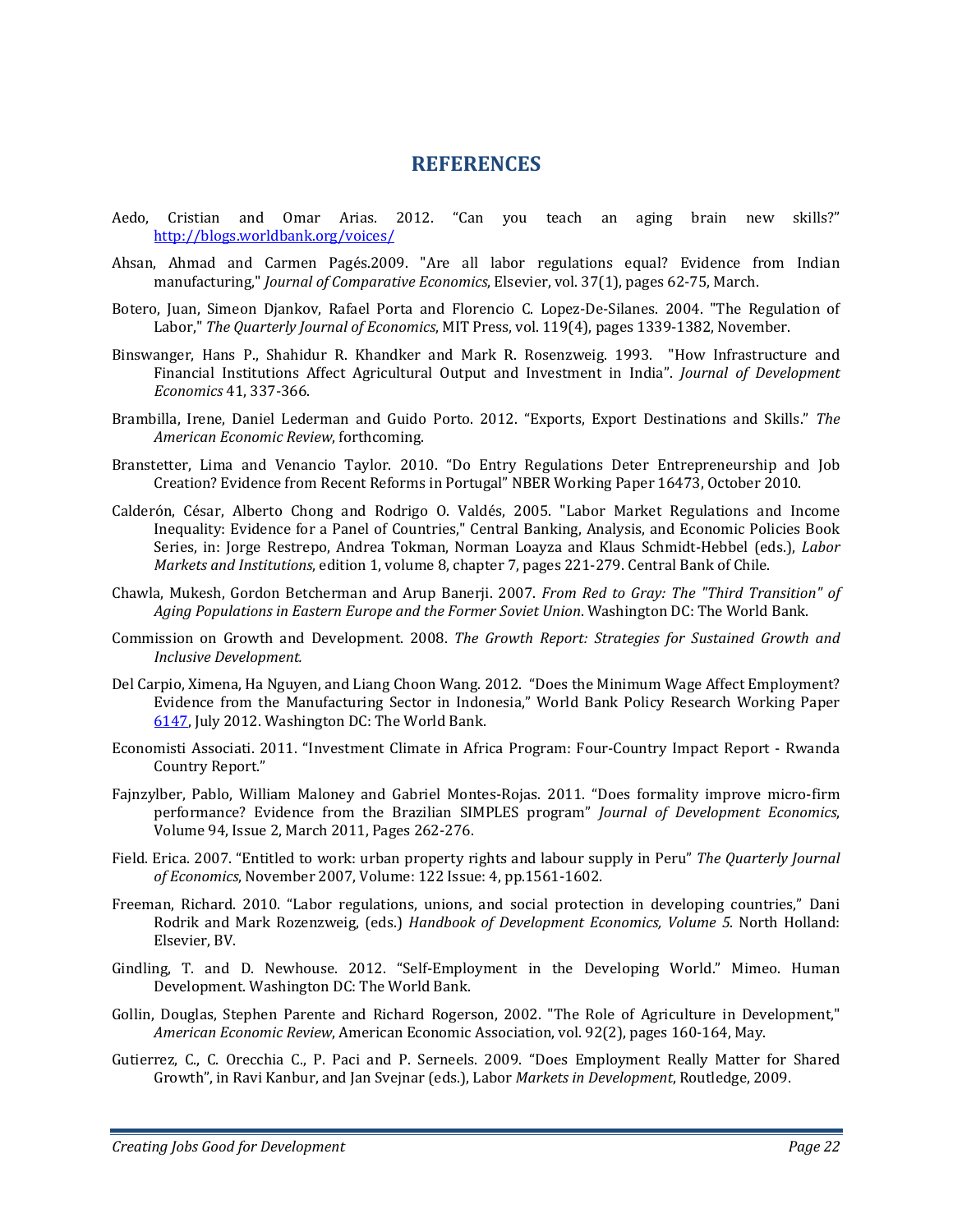- Hanushek, Eric and Ludger Woessmann. 2009. "Do Better Schools Lead to More Growth? Cognitive Skills, Economic Outcomes, and Causation." NBER Working Paper No. 14633, January 2009.
- Ianchovichina, Elena and Susanna Lundstrom‐Gable. Forthcoming. "What is Inclusive Growth?" in Arezki, Pattillo, Quintyn and Zhu (eds.) *Commodity Price Volatility and Inclusive Growth in LowIncome Countries*, Washington DC: IMF.
- IEG. 2012. "World Bank Group Support for Youth Employment Programs: An Independent Evaluation." Washington DC: Independent Evaluation Group, The World Bank.
- IEG. 2009. "Earnings Growth and Employment Creation: An Assessment of World Bank Support in Three Middle‐Income Countries." Washington DC: Independent Evaluation Group, The World Bank.
- IFC. 2012. *Jobs Study*: "Assessing private sector contributions to job creation: IFC open source study". Washington DC: The International Finance Corporation
- ILO. 2012. *Global Employment Trends 2012.* Geneva: The International Labour Office.
- Kucera, D. and Roncolato, L. 2008. "Informal employment: Two contested policy issues." *International Labour Review,* 147: 321–348.
- Lee, Jean, Mattias Lundberg, David Margolis, David Newhouse, David Robalino, Friederike Rother and Afia Tasneem 2012. "Youth Employment: A Human Development Agenda for the Next Decade." Mimeo. Human Development. Washington DC: The World Bank.
- Paci, P. and S. Johanson. Forthcoming. *Beyond Job Creation: The Challenges of Developing an Employment Agenda in Developing Countries*. Washington DC: The World Bank.
- Pagés, C. and C.E. Montenegro. 2007. "Job security and the age‐composition of employment: evidence from Chile," *Estudios de economía.*
- Pinstrup‐Andersen, P., and Shimokawa, S. 2008. "Do Poverty and Poor Health and Nutrition Increase the Risk of Armed Conflict Onset?" *Food Policy*, 33, 513‐520.
- Satchi, M., and J. Temple. 2006. "Growth and Labor Markets in Developing Countries. " Department of Economics, University of Bristol Discussion Papers. Bristol, U.K.
- World Bank. 2012a. *World Development Report 2013: Jobs*. Washington DC: The World Bank.
- World Bank. 2012b. *Priorities for City Leaders.* Urbanization Review Flagship Report. Washington DC: The World Bank.
- World Bank. 2012c. *Resilience, Equity and Opportunity*. The World Bank's Social Protection and Labor Strategy 2012‐2022. Washington DC: The World Bank.
- World Bank. 2011. *World Development Report 2012: Gender Equality and Development*. Washington DC: The World Bank.
- World Bank. 2010a. *World Development Report 2011: Conflict, Security, and Development*. Washington DC: The World Bank.
- World Bank 2010b. *Stepping Up Skills for More Jobs and Higher Productivity.* Washington, D.C.: World Bank.
- World Bank. 2009. *World Development Report 2010: Development and Climate Change*. Washington DC: The World Bank.
- World Bank. 2008. *World Development Report 2009: Reshaping Economic Geography*. Washington DC: The World Bank.
- World Bank. 2007. *World Development Report 2008: Agriculture for Development*. Washington DC: The World Bank.
- World Bank and IFC. 2011. *Women, Business and the Law 2012.* Washington DC: The World Bank.

World Bank. 2010. *Indonesia Jobs Report: Towards Better Jobs and Security for All.*